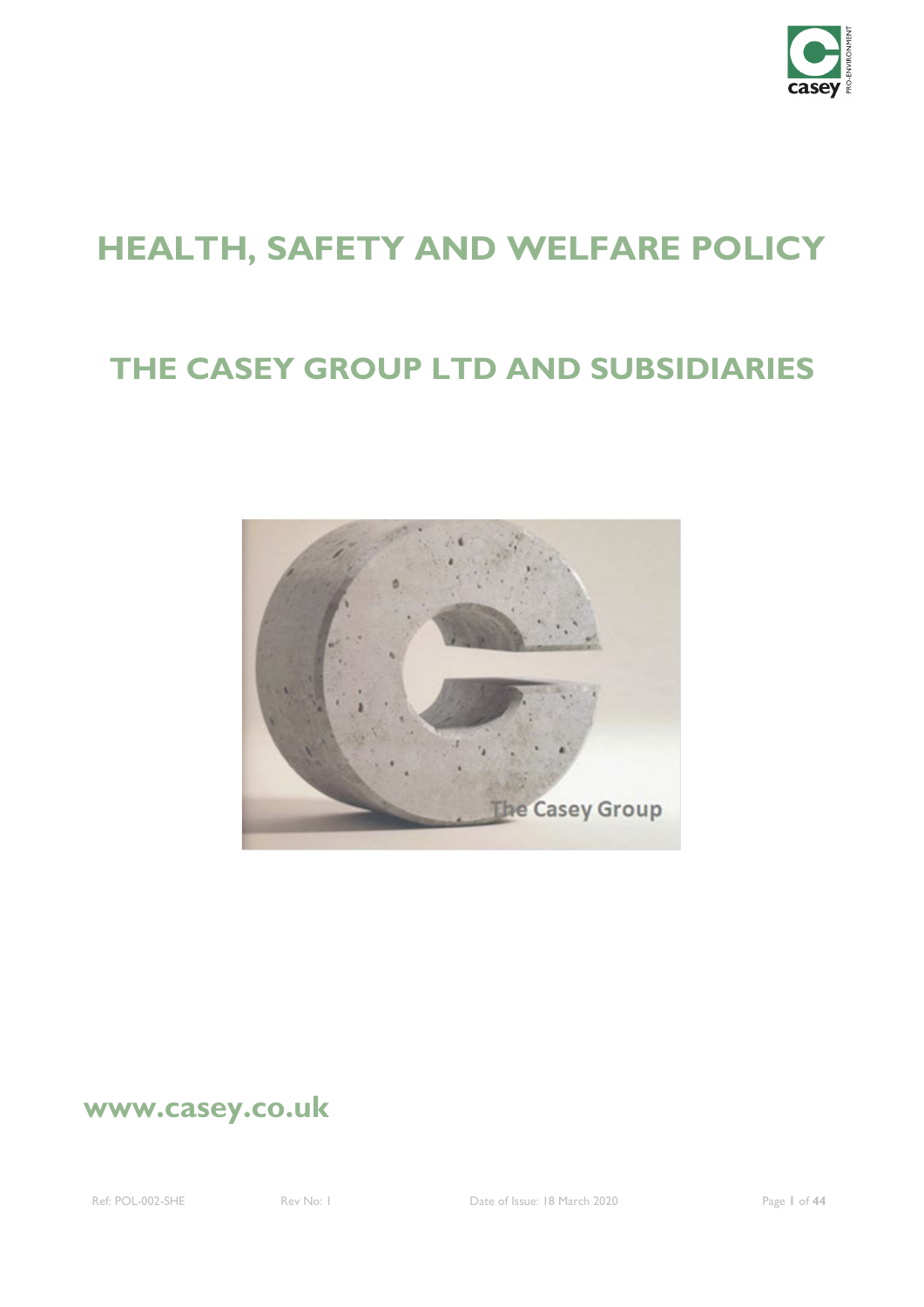### **CONTENTS Page**

### **HEALTH AND SAFETY POLICY**

| The Casey Group of Companies covered by this policy                 | 5               |
|---------------------------------------------------------------------|-----------------|
| Section I - Company Health, Safety and Welfare Policy               | 6.              |
| Company Health and Safety Policy Statement                          | 7               |
| Health and Safety at Work Policy Statement                          | 8               |
| <b>Section 2 - Health and Safety Structure and Responsibilities</b> | 9               |
| Introduction                                                        | $\overline{10}$ |
| Health and Safety Management Structure                              | $\mathbf{H}$    |
| <b>Directors</b>                                                    | 12              |
| Group Health and Safety Advisors                                    | $\overline{13}$ |
| Senior Management (Construction / Projects / Contracts Managers)    | 15              |
| Site Managers / Site Supervisors                                    | 16              |
| Technical Staff - Planners / Designers / Design Co-ordinators       | 17              |
| - Buyers                                                            | 18              |
| - Estimators and Quantity Surveyors                                 | $ 9\rangle$     |
| - Site Engineers                                                    | 20              |
| - Temporary Works Co-ordinators (TWC)                               | 21              |
| - Temporary Works Supervisors (TWS)                                 | 22              |
| Customer Liaison / Resident Liaison Officers                        | 23              |
| <b>Operatives / Plant Operatives</b>                                | 24              |
| Office Staff                                                        | 25              |
| Health and Safety Contacts (Representatives of Employee Safety)     | 26              |
| <b>Company Vehicle Drivers</b>                                      | 27              |
| Sub-contractors                                                     | 28              |
| <b>Section 3 - Health and Safety Arrangement</b>                    | 30              |
| <b>Abrasive Wheels</b>                                              | 31              |
| Access - Hydraulic Platforms                                        | 31              |
| Access - Use of Harness                                             | 31              |
| Accident/Incident Reporting and investigation                       | 31              |
| Alcohol and Drugs                                                   | 31              |
| Asbestos                                                            | 32              |
| <b>Blood Borne Viruses</b>                                          | 32              |
| <b>Bomb Threats</b>                                                 | 32              |
| <b>Cartridge Operated Tools</b>                                     | 32              |
| <b>Communication and Consultation</b>                               | 32              |
| Compressed Gas Cylinders (Transportable gas)                        | 33              |
| <b>Confined Spaces</b>                                              | 33              |
| Construction (Design and Management) Regulations (CDM)              | 33              |
| <b>Contaminated Land</b>                                            | 33              |
| Control of Substances Hazardous to Health (COSHH)                   | 33              |
| Demolition                                                          | 33              |
| <b>Disabled Persons</b>                                             | 34              |
| <b>Discipline</b>                                                   | 34              |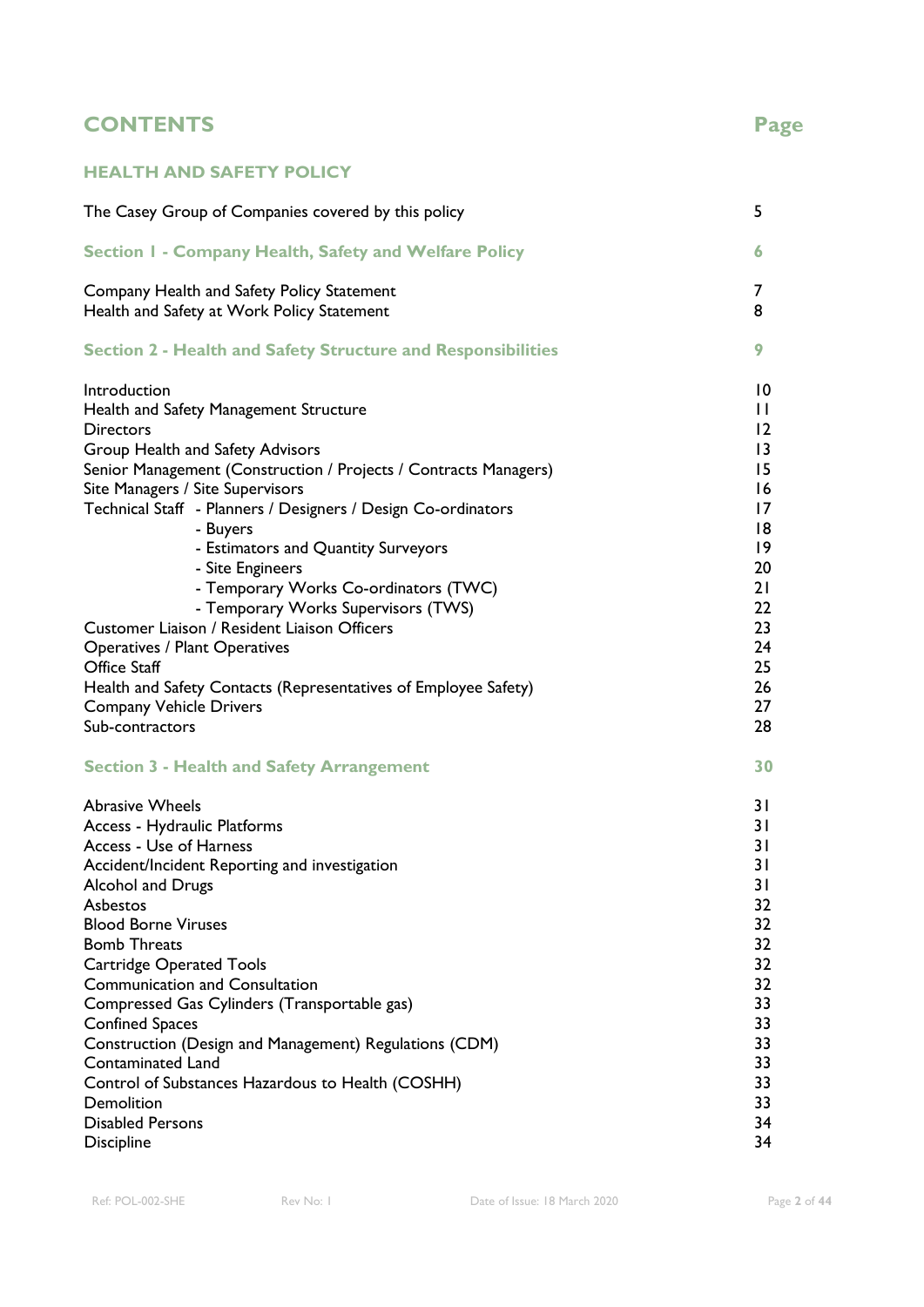| Display Screen Equipment                        | 34             |
|-------------------------------------------------|----------------|
| Driving Company Vehicles or on Company Business | 34             |
| <b>Electrical Systems and Work Equipment</b>    | 34             |
| <b>Emergencies and Drills</b>                   | 35             |
| <b>Environmental Awareness</b>                  | 35             |
| Excavations                                     | 36             |
| <b>Eye Protection</b>                           | 36             |
| <b>Fire Precautions</b>                         | 36             |
| <b>First Aid</b>                                | 36             |
| Forklift Trucks / Telehandlers                  | 36             |
| Gas                                             | 36             |
| <b>Head Protection</b>                          | 36             |
| Health and Safety Procedures Manual             | 36             |
| <b>Health Surveillance</b>                      | 37             |
| <b>Hearing Protection</b>                       | 37             |
| Hi-Visibility Clothing                          | 37             |
| <b>Hot Work Activities</b>                      | 37             |
| Housekeeping                                    | 37             |
| Induction and Training                          | 37             |
| <b>Inspections and Monitoring</b>               | 38             |
| Ionising Radiation                              | 38             |
| Landfill (Gas and Waste)                        | 38             |
| Lasers                                          | 38             |
| Lead                                            | 38             |
| Legal Register                                  | 38             |
| Legionellosis                                   | 39             |
| Leptospirosis / Weil's disease                  | 39             |
| Lifting Equipment                               | 39             |
| Lighting                                        | 39             |
| Lone Working                                    | 39             |
| <b>Manual Handling</b>                          | 39             |
| <b>Method Statements</b>                        | 39             |
| <b>Migrant Workers</b>                          | 39             |
| Mobile Telephones                               | 40             |
| <b>Mobile Towers</b>                            | 40             |
| Near Miss Reporting                             | 40             |
| New and Expectant Mothers                       | 40             |
| <b>Noise</b>                                    | 40             |
| Permit to Work                                  | 40             |
| Personal Hygiene                                | 41             |
| Personal Protective Equipment                   | 41             |
| <b>Plant Operation</b>                          | 4 <sub>l</sub> |
| <b>Plant Maintenance</b>                        | 41             |
| Quarries                                        | 41             |
| <b>Risk Assessment</b>                          | 41             |
| Roof Work                                       | 4 <sub>l</sub> |
| Scaffolding (Tube and Clip / Modular)           | 41             |
| Selection and Monitoring of Subcontractors      | 41             |
| Smoking                                         | 42             |
| <b>Stress</b>                                   | 42             |
| Sun Protection                                  | 42             |
| Temperature                                     | 42             |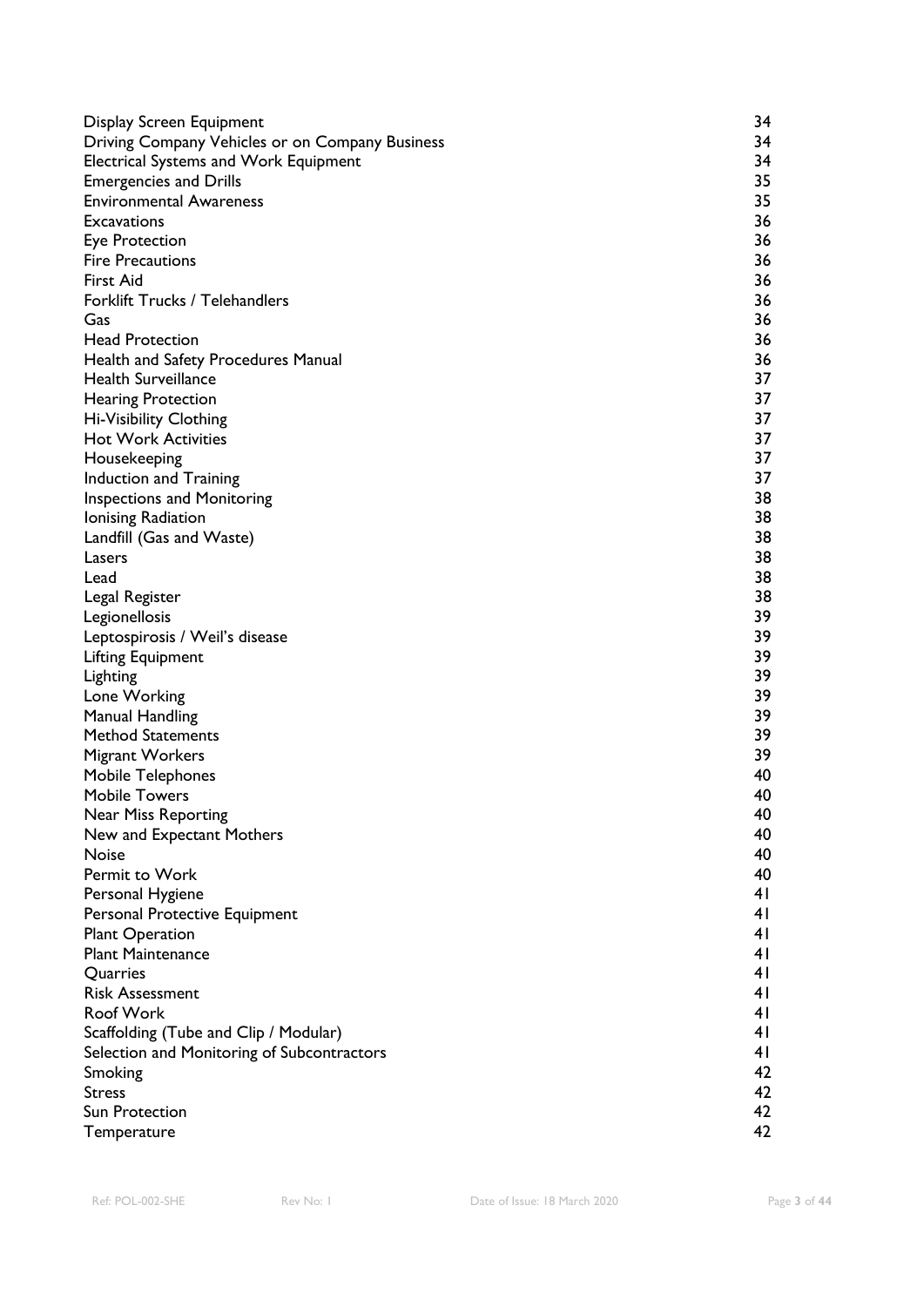| Temporary and Casual Staff                                                                                                                                                | 42 |                                                     |                                        |                                                            |
|---------------------------------------------------------------------------------------------------------------------------------------------------------------------------|----|-----------------------------------------------------|----------------------------------------|------------------------------------------------------------|
| <b>Temporary Works</b><br>Underground / Overhead Services (including accidental contact / strikes)<br>Use of Ladders<br><b>Vehicle Reversing</b><br><b>Vehicle Safety</b> |    |                                                     |                                        |                                                            |
|                                                                                                                                                                           |    | Vibration<br>Violence<br><b>Visitors and Guests</b> | 43<br>43<br>43<br>43<br>43<br>44<br>44 |                                                            |
|                                                                                                                                                                           |    |                                                     |                                        | Waste Management & Pollution Control                       |
|                                                                                                                                                                           |    |                                                     |                                        | Welding<br><b>Welfare Facilities</b><br>Working at Heights |
|                                                                                                                                                                           |    | <b>Young People</b>                                 |                                        |                                                            |
| <b>Policy Monitoring and Review</b>                                                                                                                                       | 44 |                                                     |                                        |                                                            |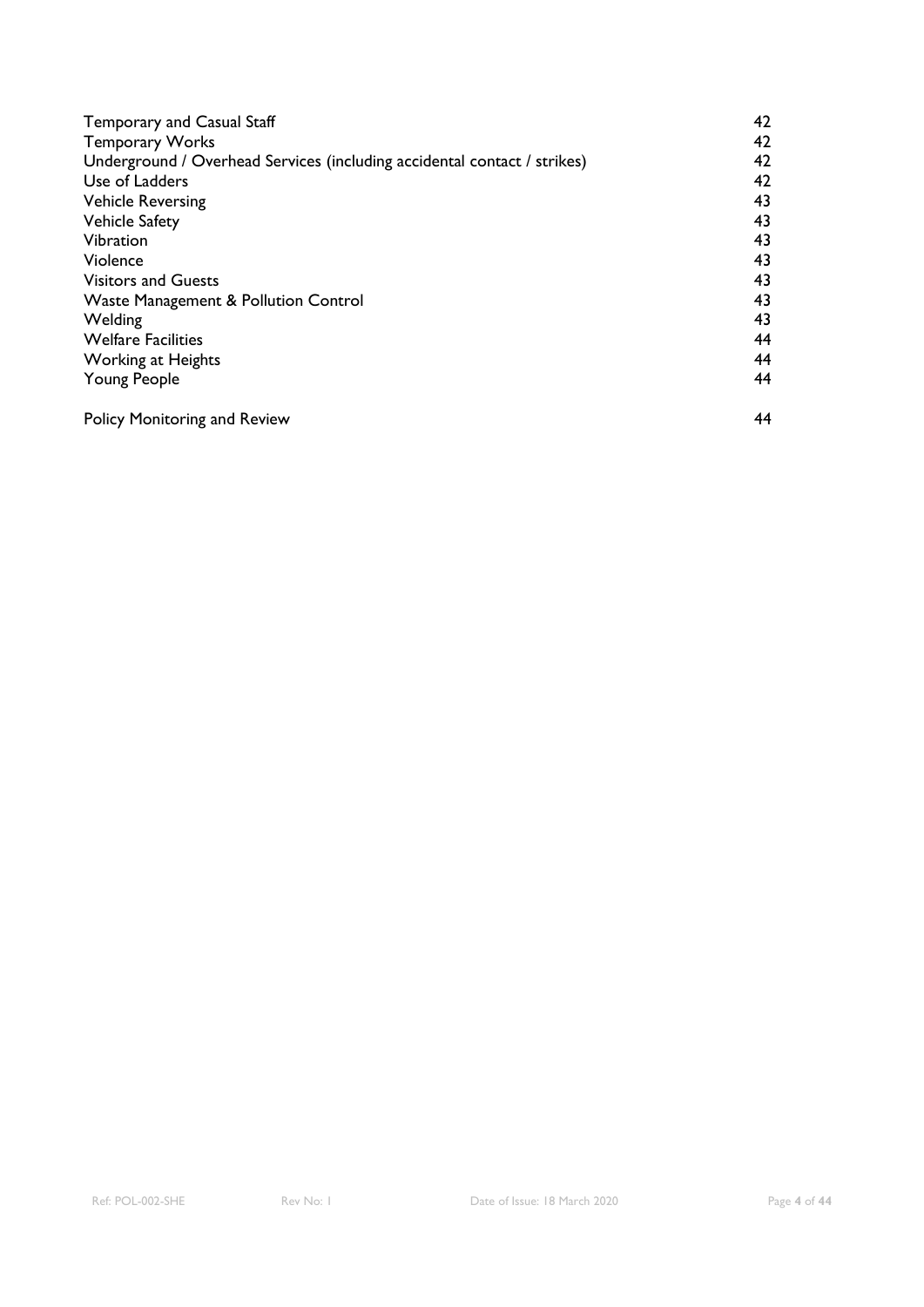#### **HEALTH, SAFETY AND WELFARE POLICY**

The Casey Group of Companies covered by this policy, includes

### **The Casey Group Limited**

P Casey & Co. Ltd

P Casey (Land Reclamation) Ltd

P Casey Enviro Ltd

Casey Plant Services Ltd

P Casey (Developments) Ltd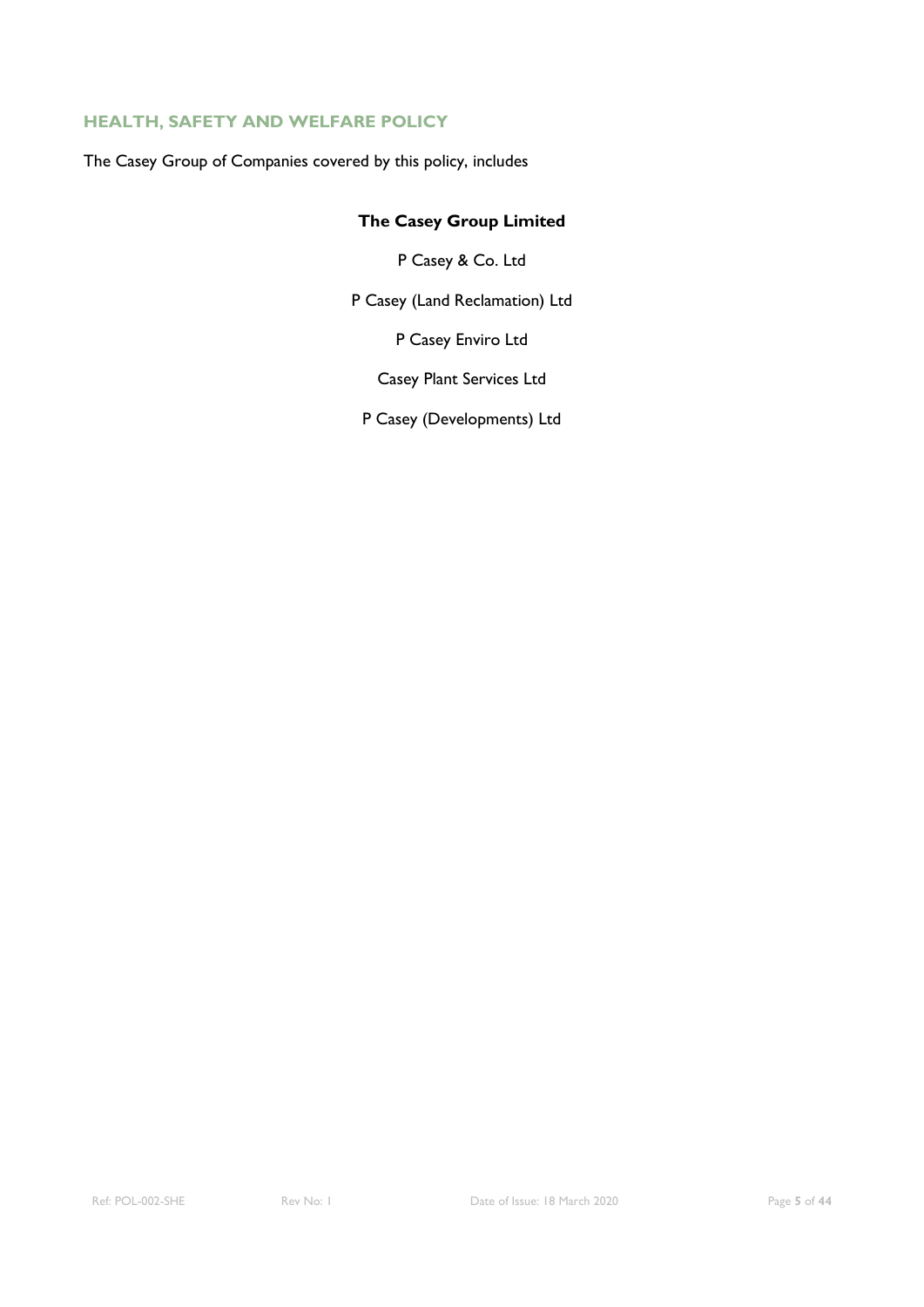

### **HEALTH AND SAFETY STATEMENT**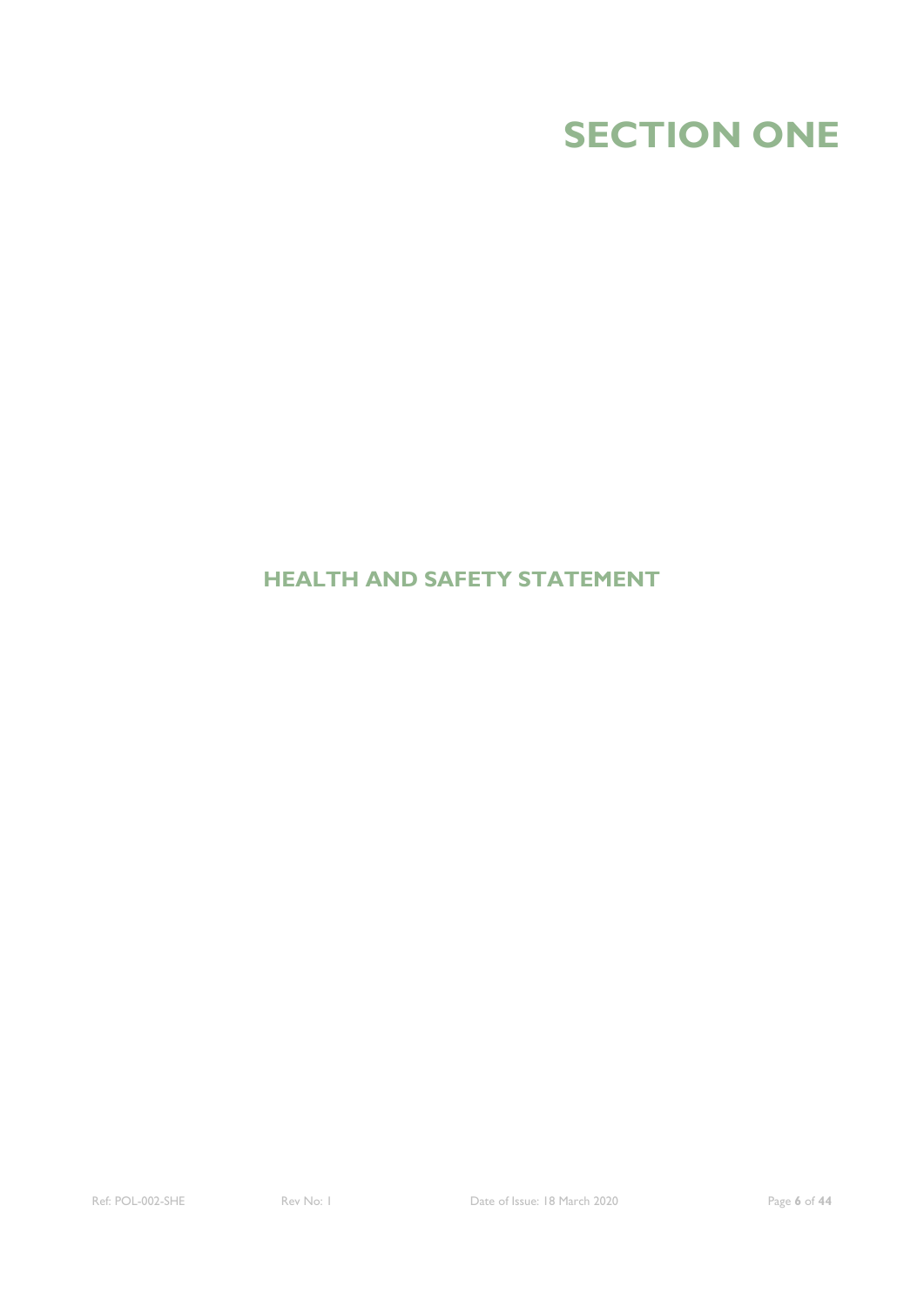#### **COMPANY HEALTH & SAFETY POLICY STATEMENT**

#### **THE HEALTH AND SAFETY AT WORK ETC ACT 1974**

The Company recognises that under the Health and Safety at Work etc. Act. 1974, the Company has a legal duty to ensure, so far as is reasonably practicable, the health, safety and welfare of all its employees, all members of the public and all users of its premises.

The Board of Directors of the Company accepts this duty and it will continue to be the policy of the Company, as it has always been, to give the greatest importance to these matters, considering that health, safety and welfare is a management responsibility at least equal to that of any other function. It is equally the legal duty of every employee to take responsible care for the health and safety of themselves and any other persons who may be affected by their acts or omissions at work and to co-operate with management in ensuring the safety, health and welfare of employees as a whole.

The Board and management of the Company believe that, given such care and co-operation by employees, it is possible for it to conduct its operations in such a way that injury to employees, and loss or damage to property can be reduced to a minimum. To achieve this, the Company will continue to make available health and safety training, to provide personal protective equipment and to regularly review its safety organisation and procedures.

The company maintains ISO45001 certification.

#### **Managing Director:**

Mr. C P Casey

**Date:** 18th March 2020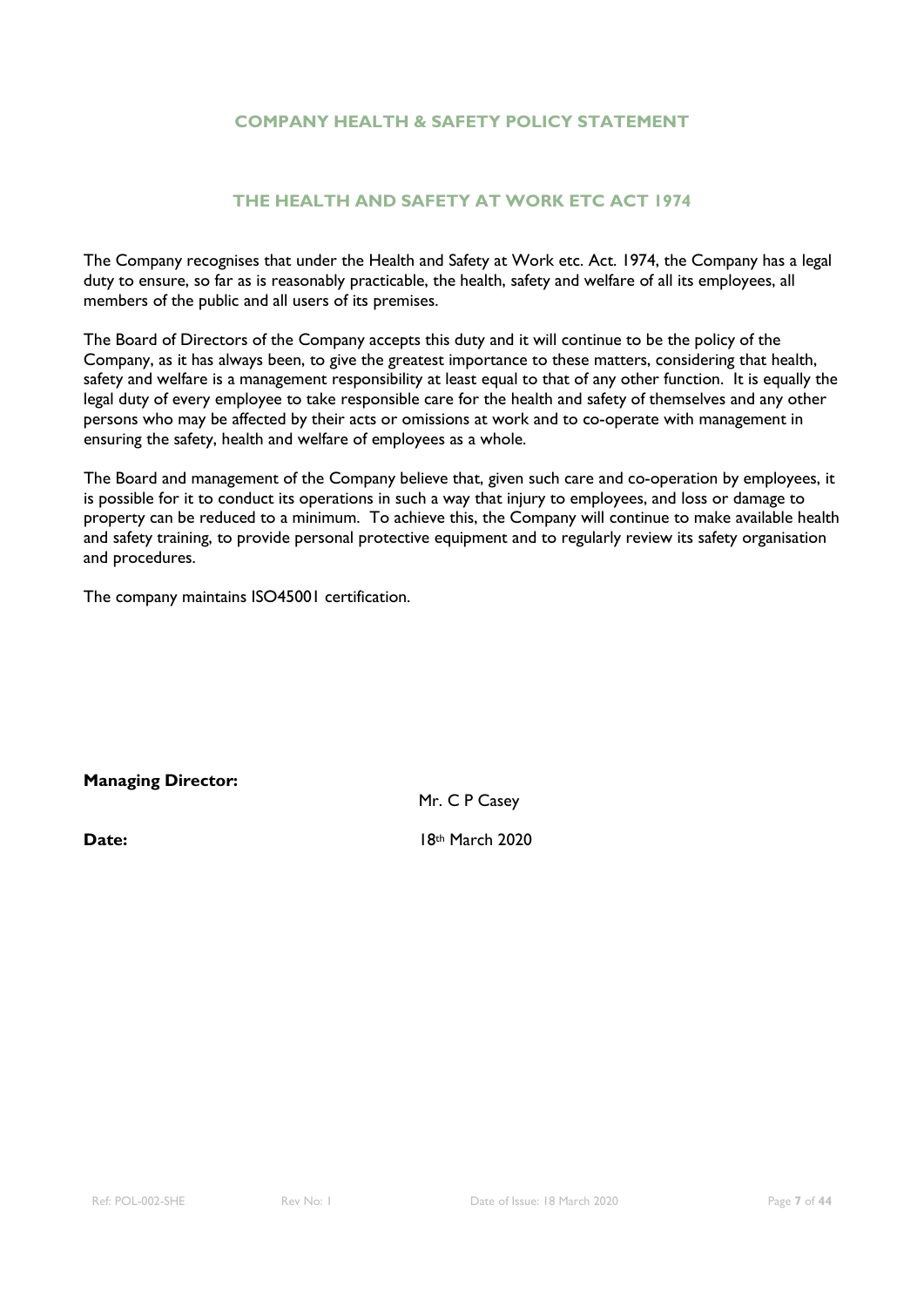#### **HEALTH AND SAFETY AT WORK POLICY STATEMENT**

The Health and Safety at Work etc. Act 1974 imposes statutory duties on employers and employees, and to enable these statutory duties to be carried out, it is the policy of this Company, so far as is reasonably practicable, to ensure that responsibilities for health, safety and welfare are properly assigned, accepted and fulfilled at all levels of the Company, and that all practicable steps are taken to safeguard the health, safety and welfare of all Company employees and visitors to the premises or operations under our control.

It is the intention of our Company, so far as is reasonably practicable, to ensure:

- a) The provision and maintenance of plant and systems of work are safe and without risks to health, safety and welfare.
- b) The provision of a safe place of work, with safe access and egress at all times.
- c) The provision of a safe working environment that is without risks to health, safety and welfare.
- d) Adequate information is available to ensure safety and absence of risks in the use, handling, storage and transport of all articles and substances used at work.
- e) Provision of adequate welfare facilities and arrangements for welfare at work.
- f) The provision of any necessary information, including information on legal requirements, to ensure the health, safety and welfare of all our employees.
- g) The provision of competent and adequate supervision, as is necessary, to ensure the health, safety and welfare of all our employees.
- h) The provision of adequate instruction and training, as is necessary, to ensure the health, safety and welfare of all our employees.
- i) The use of the best practical means of preventing noxious or offensive substances from entering the atmosphere and making any substances that do enter the atmosphere harmless or inoffensive.
- j) Insofar as is reasonably practicable, the conduct of our activities does not endanger persons not in our direct employment who may be affected by operations under our control, e.g. employees of subcontractors or the public in general.
- k) Consultation with workplace appointed health and safety representatives.
- l) Consultation with all employees on matters relating to health, safety and welfare.
- m) No levy will be charged, or will permit any employee to be charged, for anything required to be provided by statute.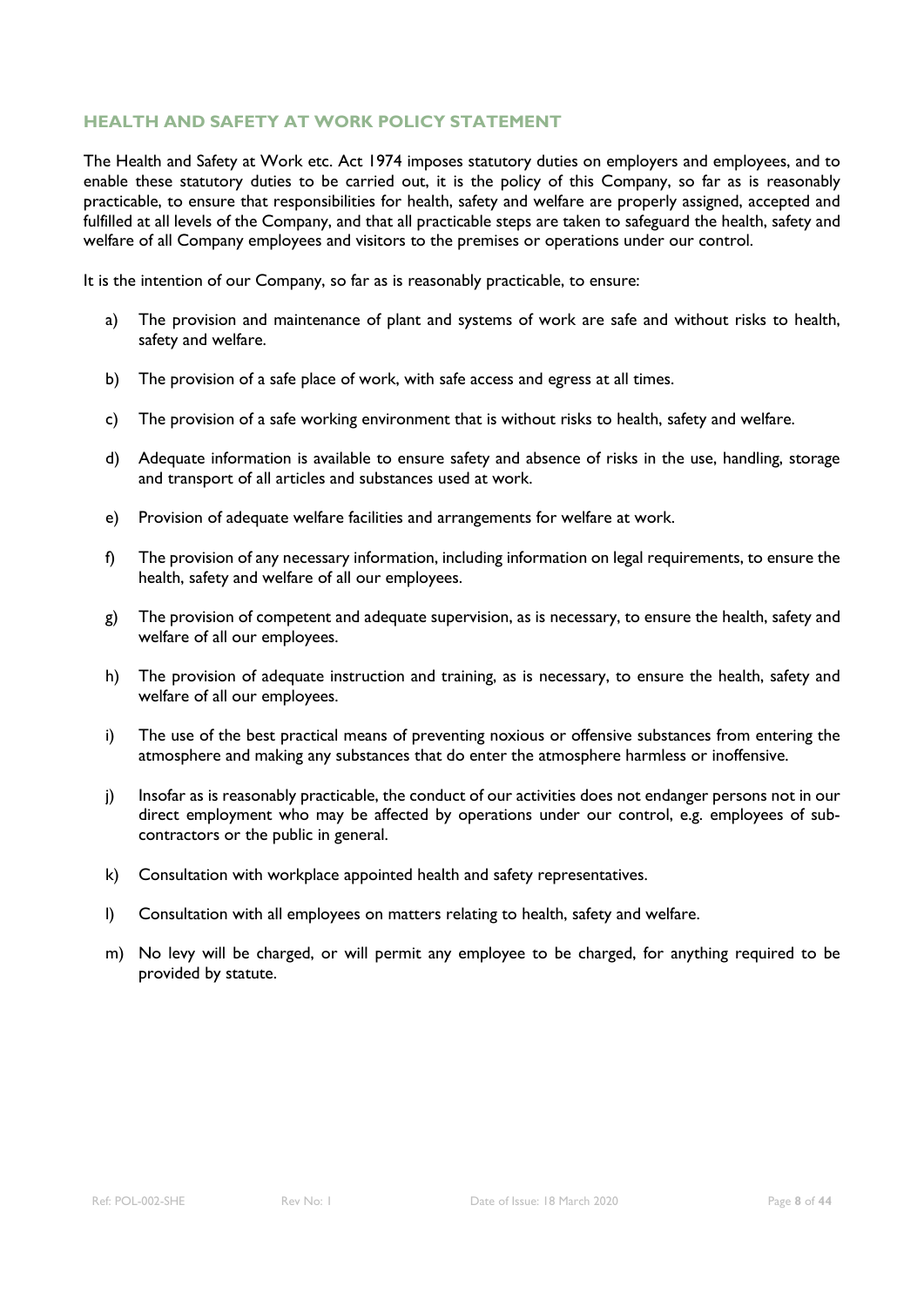

### **HEALTH AND SAFETY STRUCTURE AND RESPONSIBILITIES**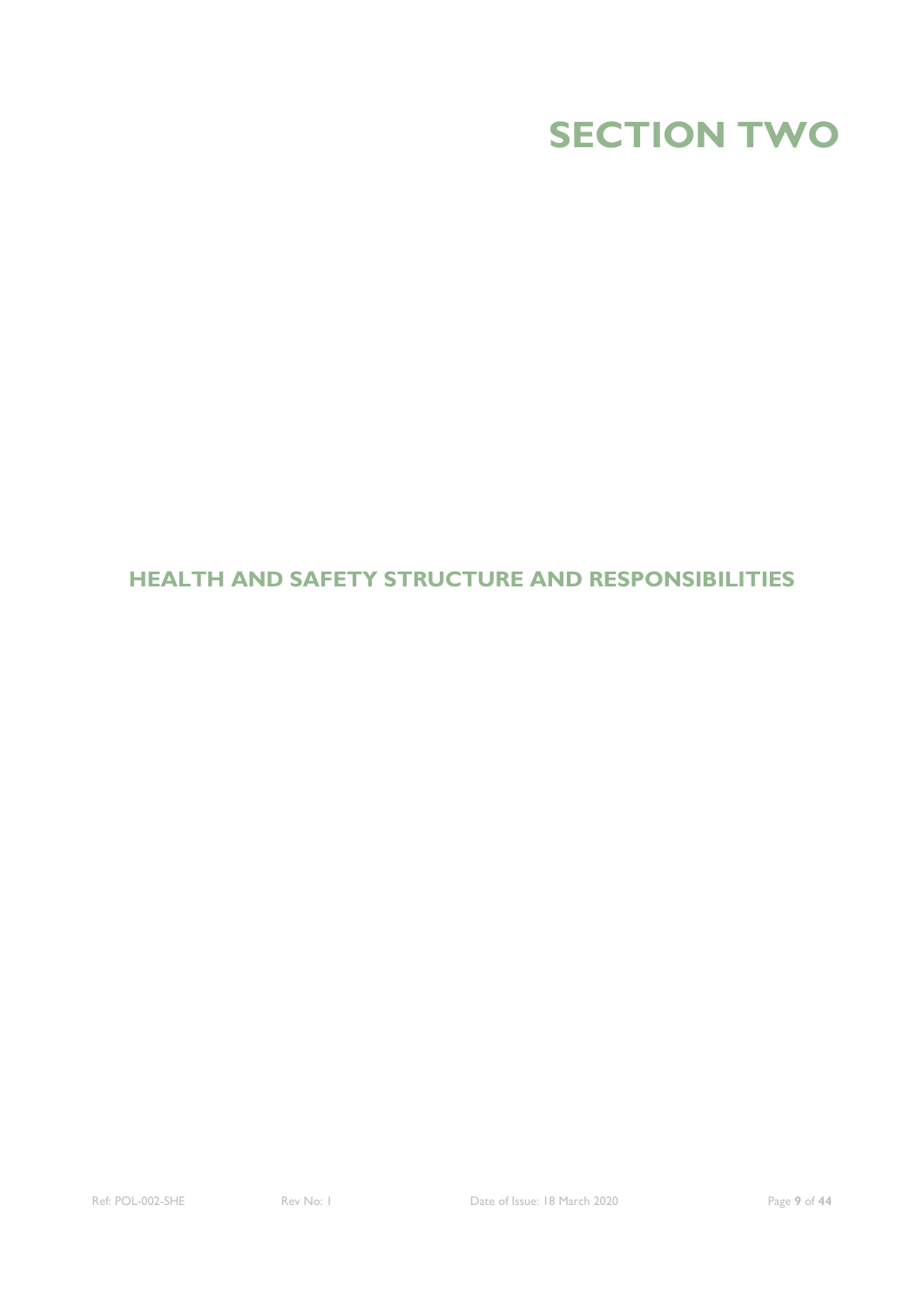#### **INTRODUCTION**

The Health and Safety at Work etc. Act 1974, requires that the ultimate responsibility for health and safety in each workplace lies with the highest management, but in practice duties have to be delegated and it is this delegation that forms the administration and control of the policy.

All persons within the company must know what lines of communication and levels of responsibility exist to ensure that health, safety and welfare matters are dealt with efficiently.

Certain individuals have been allocated specific responsibilities and are required to monitor their areas of control and the performance and activities of subordinates to ensure that acceptable standards are maintained.

The Company will, in order to implement this, aim lay down certain procedures, details of which follow this statement.

The management structure shown relates directly to health, safety and welfare and not necessarily to other management functions.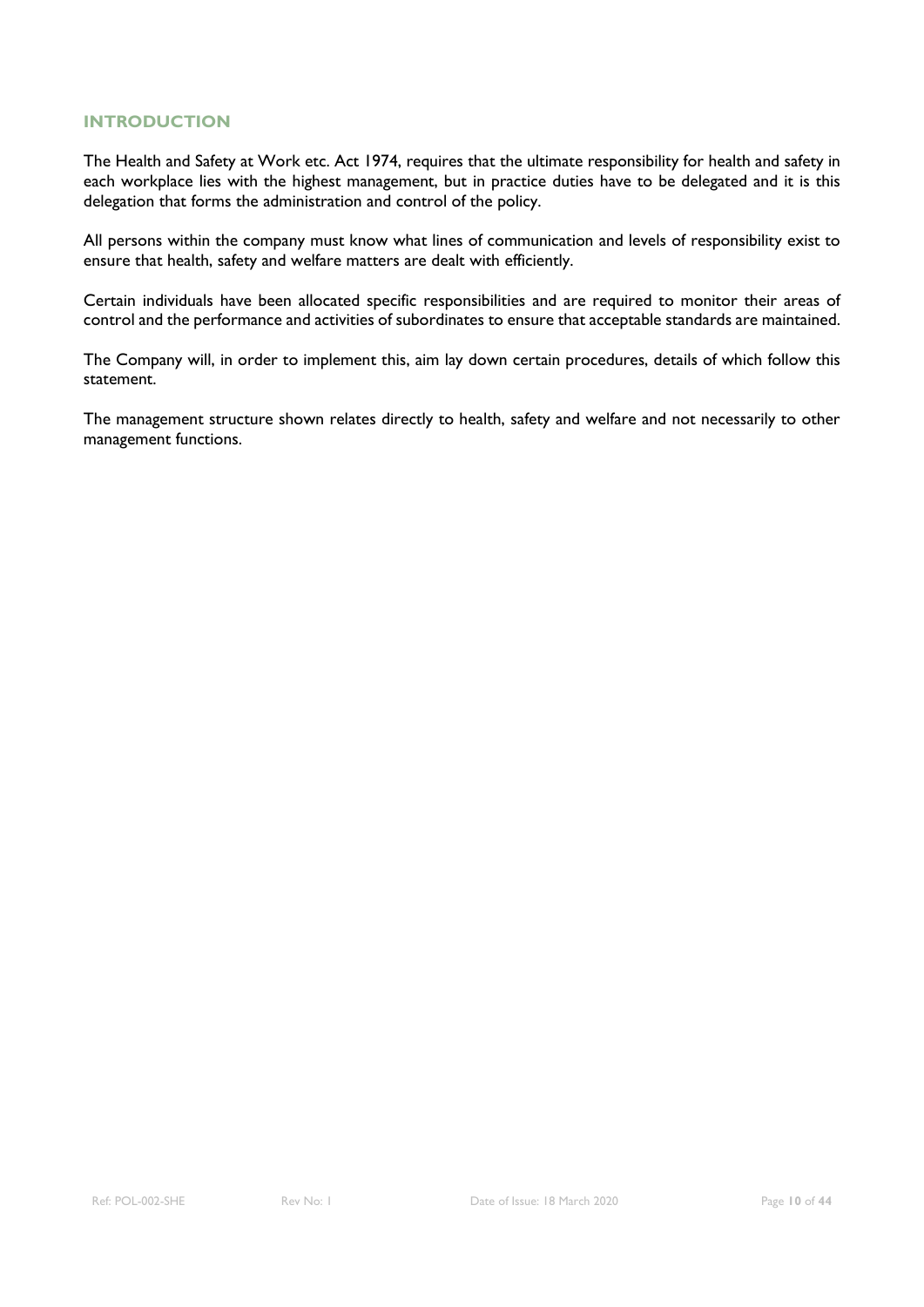#### **HEALTH & SAFETY MANAGEMENT STRUCTURE**

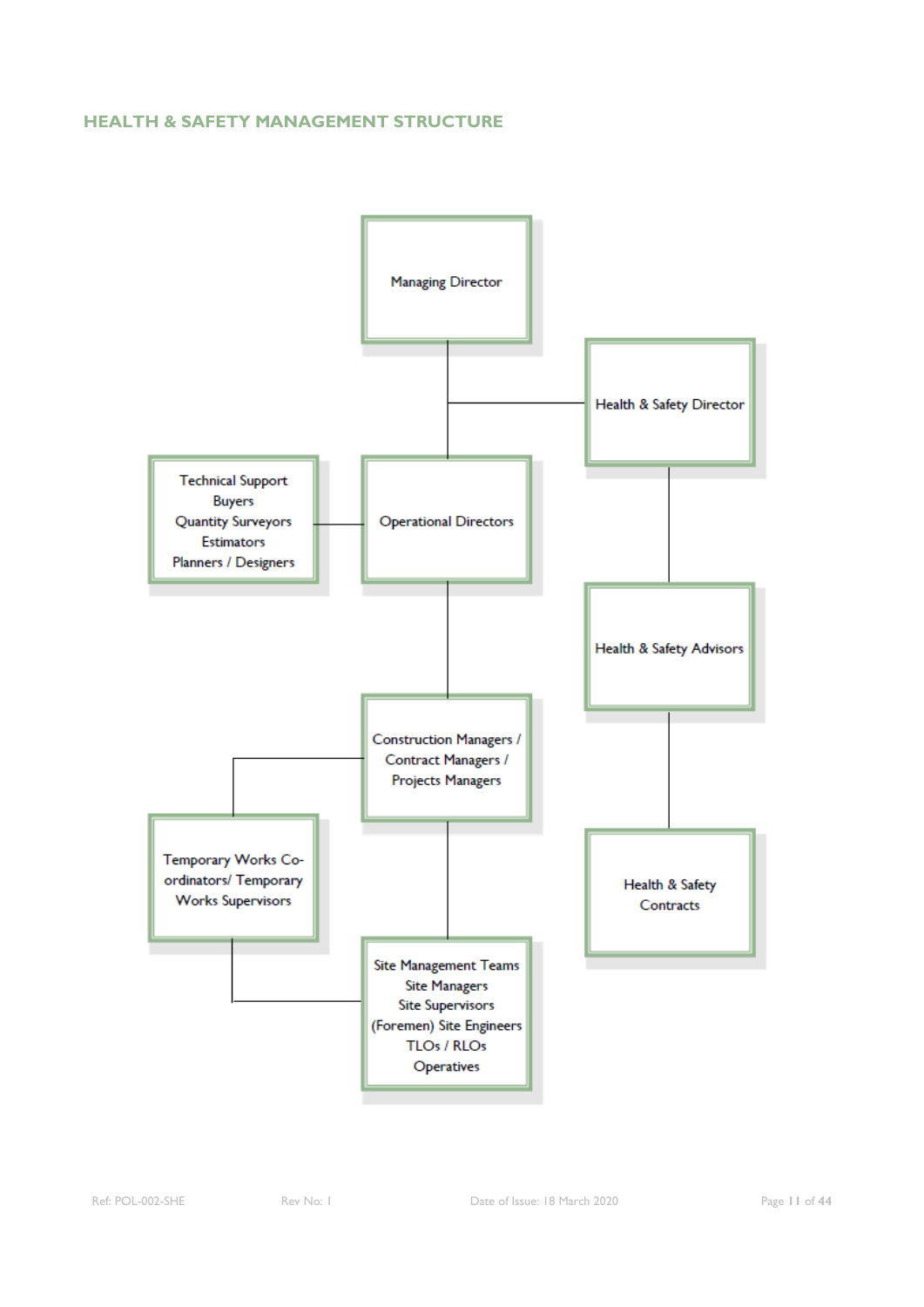#### **DIRECTORS**

- 1. Ensuring that the objectives of the Health, Safety and Welfare Policy are fully understood and observed by all levels of management and employees.
- 2. Continually monitoring the effectiveness of the Health and Safety Policy and procedures and ensuring that any necessary changes are made and maintained in line with development.
- 3. Seeking to generally improve the record of the Company in respect of health, safety and welfare matters.
- 4. Carry out un-announced visits and audits to assess compliance with regards to health, safety and welfare matters in the workplace. Provide written advice and instruction where breaches of statutory legislation and good practice occur.
- 5. Taking a direct interest in the policy and publicly supporting all persons enforcing the policy.
- 6. The reprimanding of any employee failing to satisfactorily discharge the duties and responsibilities allocated to him/her in respect of health, safety and welfare matters.
- 7. Ensuring that adequate communication channels are maintained, so that information concerning health, safety and welfare matters which may affect any or all employees is communicated to them and any matter concerning health and safety brought up by an employee is directed to the appropriate member of management so that any necessary action can be taken.
- 8. Discussions with the Company Health, Safety and Welfare Advisors regarding new legislation, regulations and relevant codes of practice.
- 9. Delegating responsibilities for health, safety and welfare matters to the appropriate level of management as identified within the Health and Safety Policy and ensuring that they are adequately trained and instructed to undertake these responsibilities.
- 10. Setting a personal example by wearing personal protective equipment at appropriate times whilst in the workplace.
- 11. Promoting and setting a personal example by adhering to health, safety and welfare regulations at all times whilst in the workplace.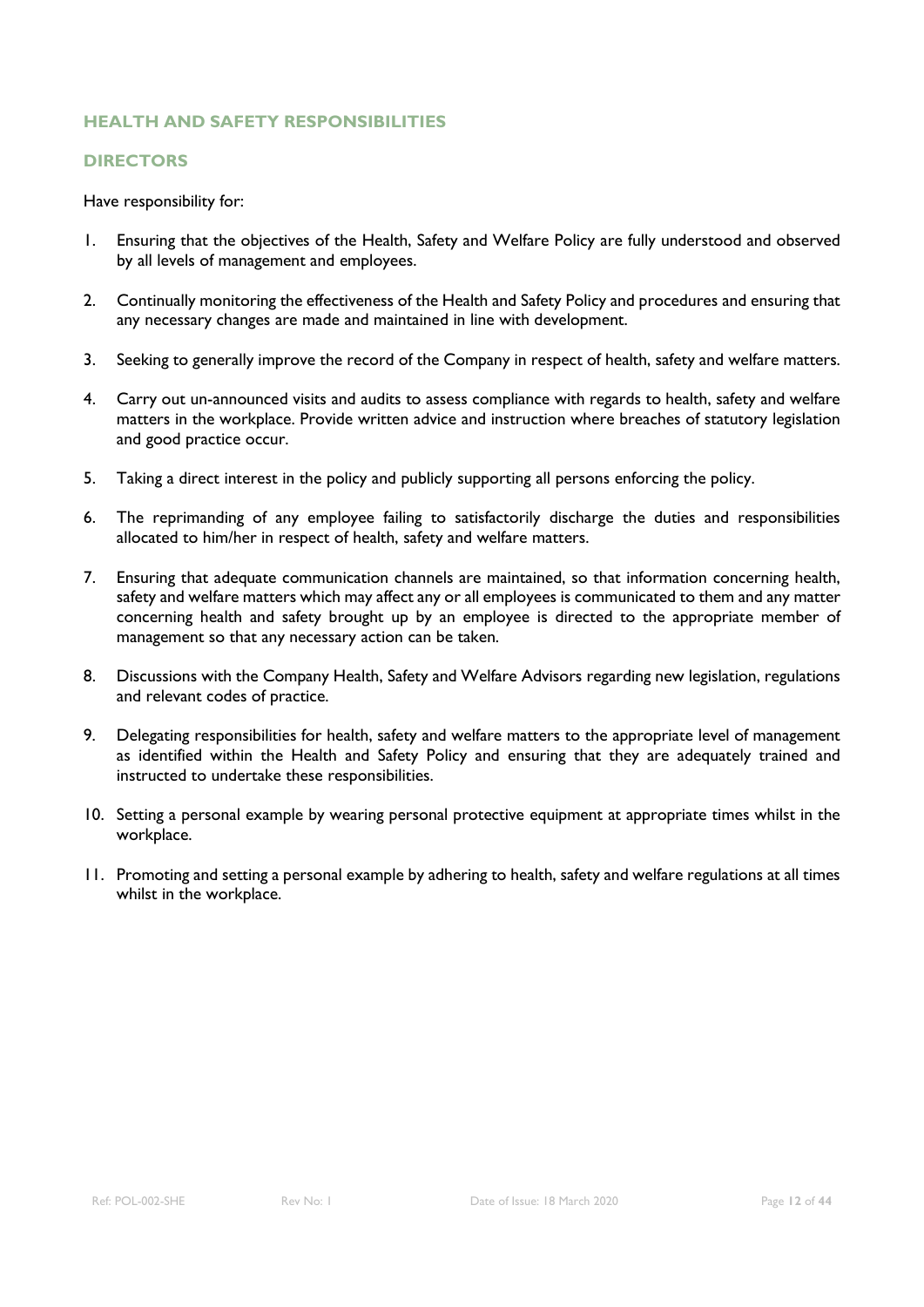#### **GROUP HEALTH AND SAFETY ADVISORS**

- 1. Overall enactment of the Company Health, Safety and Welfare Policy.
- 2. Keeping up to date with the requirements of relevant Acts, Regulations and all new and current legislation.
- 3. Advising management and supervisors of their duties and responsibilities imposed by legislation.
- 4. Advising management and supervisors on:
	- Accident, damage and loss prevention
	- Improvements to existing methods.
	- Suitability, from a health, safety and welfare viewpoint, of new and hired plant and equipment and the validity of all test and thorough examination certificates.
	- Changes in legislation.
- 5. The carrying out of health, safety and welfare audits to monitor whether:
	- Safe systems of work are being used.
	- All regulations are being observed.
	- Plant and equipment are in a safe condition.
	- Welfare and first aid arrangements are being maintained.
- 6. Liaising, where necessary, with main contractors, sub-contractors and others, towards co-ordinating safe conditions.
- 7. Developing throughout the Company an understanding that injuries, damage and wastage have a direct and adverse effect on the Company.
- 8. Investigating accidents and dangerous occurrences and reporting and recommending means of preventing recurrences.
- 9. Advising and making recommendations on the provision and use of personal protective equipment and plant.
- 10. Maintaining a regular and efficient programme of workplace inspections.
- 11. Ensuring that periodic tests, inspections and maintenance are carried out.
- 12. Liaising with the Health and Safety Executive and Local Authority Environmental Health.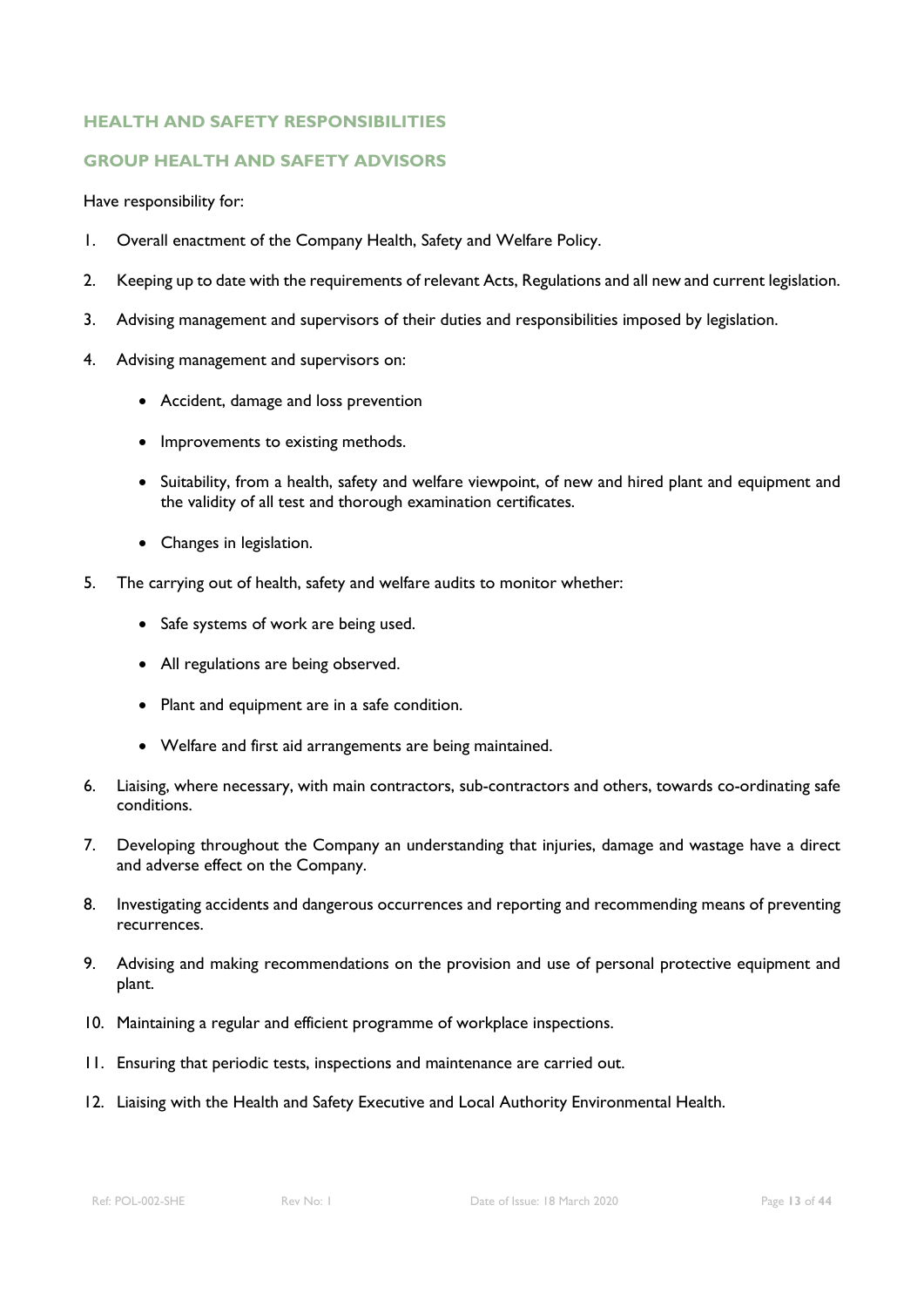- 13. Setting a personal example by wearing personal protective equipment at appropriate times whilst in the workplace.
- 14. Promoting and setting a personal example by adhering to health, safety and welfare regulations at all times whilst in the workplace.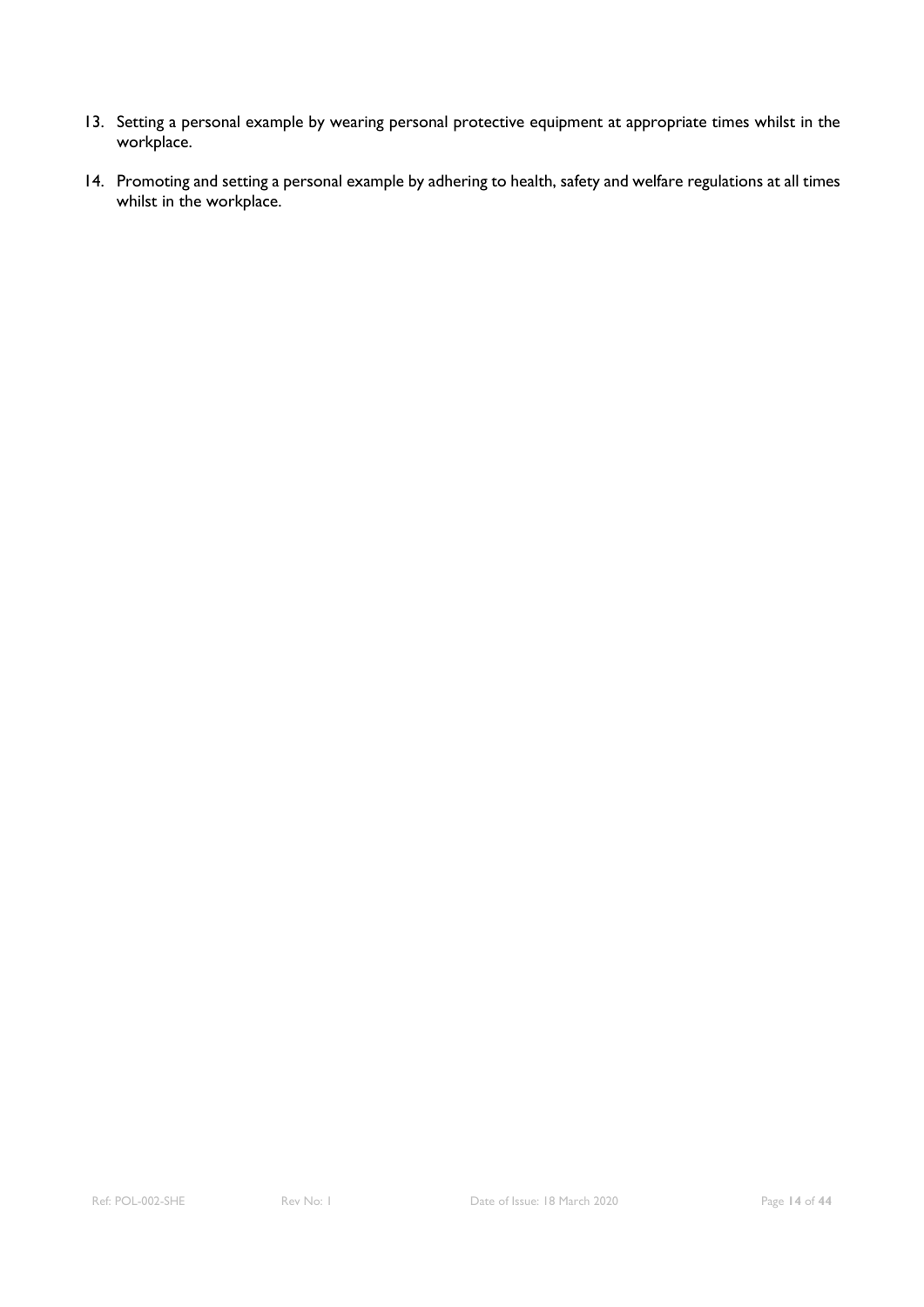#### **SENIOR MANAGEMENT (CONSTRUCTION / CONTRACTS / PROJECT MANAGERS)**

- 1. Participating in the Company's Health, Safety and Welfare Policy and advising on or recommending amendments, as necessary. Ensuring that the requirements of the relevant statutory provisions, including the management of Health and Safety at Work Regulations, are met and are incorporated into the Company health, safety and welfare procedures.
- 2. Seeking to prevent injury to persons involved in or affected by our operations by planning safe methods of work.
- 3. Ensuring that assessments of the risks to health, safety and welfare of employees, and anyone else who may be affected by any work activity, are undertaken prior to the relevant work activity commencing.
- 4. Ensuring that all staff are informed of the Company's Health, Safety and Welfare Policy and that they receive adequate instruction and training regarding its effective implementation.
- 5. Ensuring that means of implementing the policy are available within the Company.
- 6. Making proper allowance in the preparation of tenders for safety provisions in the methods of work proposed.
- 7. Using their experience to point out potential hazards and advise staff on appropriate precautions.
- 8. Seeking to reduce the damage and waste to Company property, plant and equipment.
- 9. Ensuring they are aware of, observing and ensuring that, the requirements of the health, safety and welfare legislation and the relevant statutory provisions, including The Management of Health and Safety at Work Regulations are implemented.
- 10. Liaising with the Company Health, Safety and Welfare Advisors on all matters relating to health, safety and welfare.
- 11. Setting a personal example by wearing personal protective equipment at appropriate times whilst in the workplace.
- 12. Promoting and setting a personal example by adhering to health and safety regulations at all times whilst in the workplace.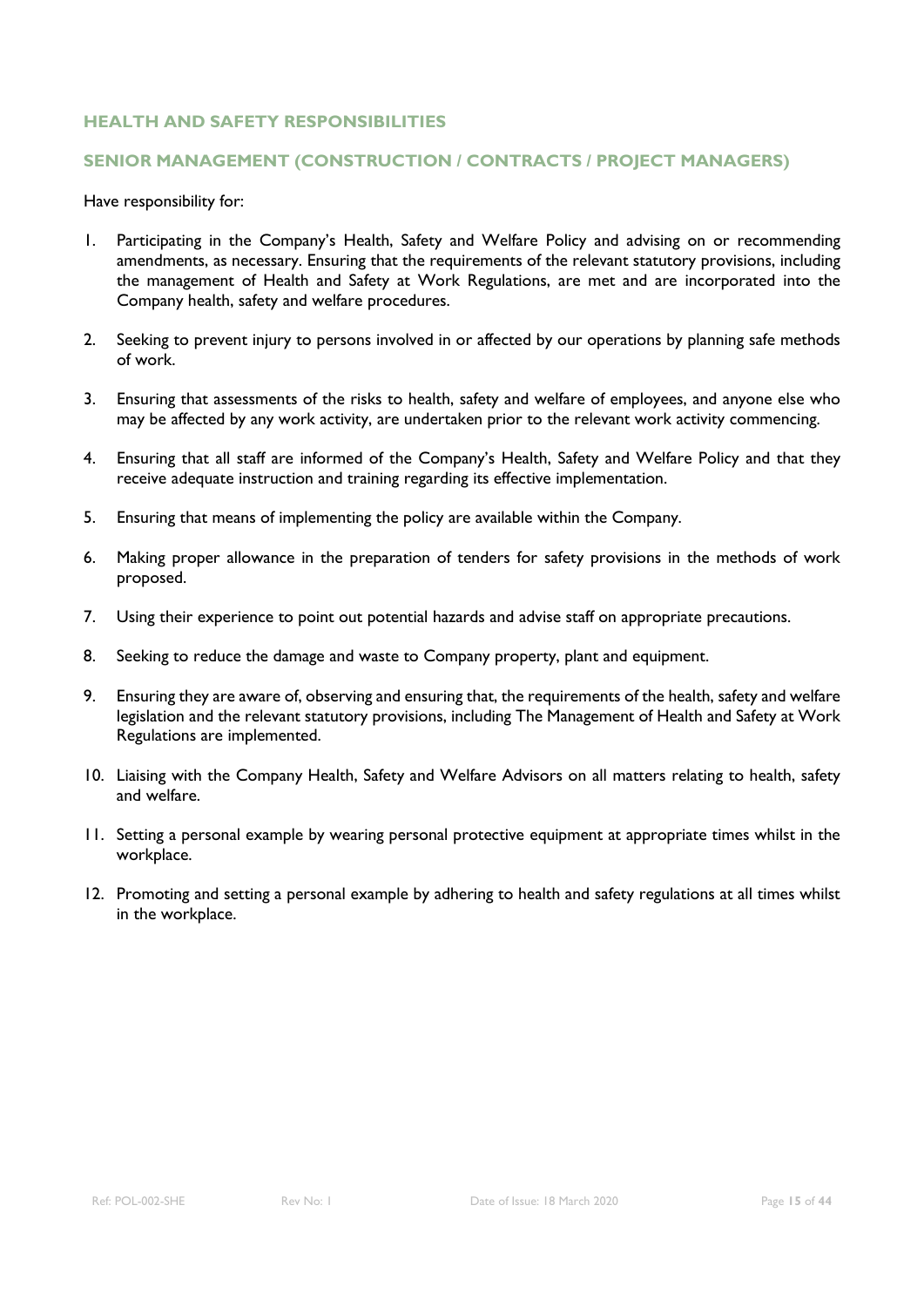#### **SITE MANAGERS / SITE SUPERVISORS**

- 1. Understanding the Company's Health, Safety and Welfare Policy, along with Company health, safety and welfare procedures and is familiar with the requirements of relevant statutory provisions, including The Health and Safety at Work Act 1974, The Management of Health and Safety at Work Regulations 1999 and the Construction (Design and Management) Regulations 2015.
- 2. Assessing the risks to health and safety of employees, sub-contractors and others who may be affected by the work activity and recording the significant findings of the assessment.
- 3. Making arrangements for putting into practice the health, safety and welfare measures that follow from the risk assessments, including planning, organisation, and control, monitoring and reviewing of procedures.
- 4. Giving clear guidance to all subordinates and ensuring that all sub-contractors comply with the Company standards of health, safety and welfare, when on site.
- 5. Planning and maintaining a tidy site, organising the work to be carried out with the minimum risks to operatives, equipment and materials.
- 6. Checking that plant is maintained in a good, safe condition, including critical appraisal of sub-contractors' and hired plant.
- 7. Ensuring that all cranes and lifting gear are tested / certificated and properly equipped for the duties to be carried out.
- 8. Completing, as necessary, all statutory registers held on site.
- 9. Ensuring that suitable and sufficient protective equipment is available used and properly cared for.
- 10. Setting up suitable and adequate first aid arrangements on site.
- 11. Preparing for serious accidents by knowing, in advance, where to obtain medical help and ambulance services and liaising with the Fire Service on such matters as fire prevention.
- 12. Ensuring that suitable and sufficient fire extinguishers are available on site.
- 13. Advising and co-operating with the selection and release of operatives from site for health, safety and welfare safety training.
- 14. Setting a personal example by wearing personal protective equipment at appropriate times whilst in the workplace.
- 15. Promoting and setting a personal example by adhering to health, safety and welfare regulations at all times whilst in the workplace.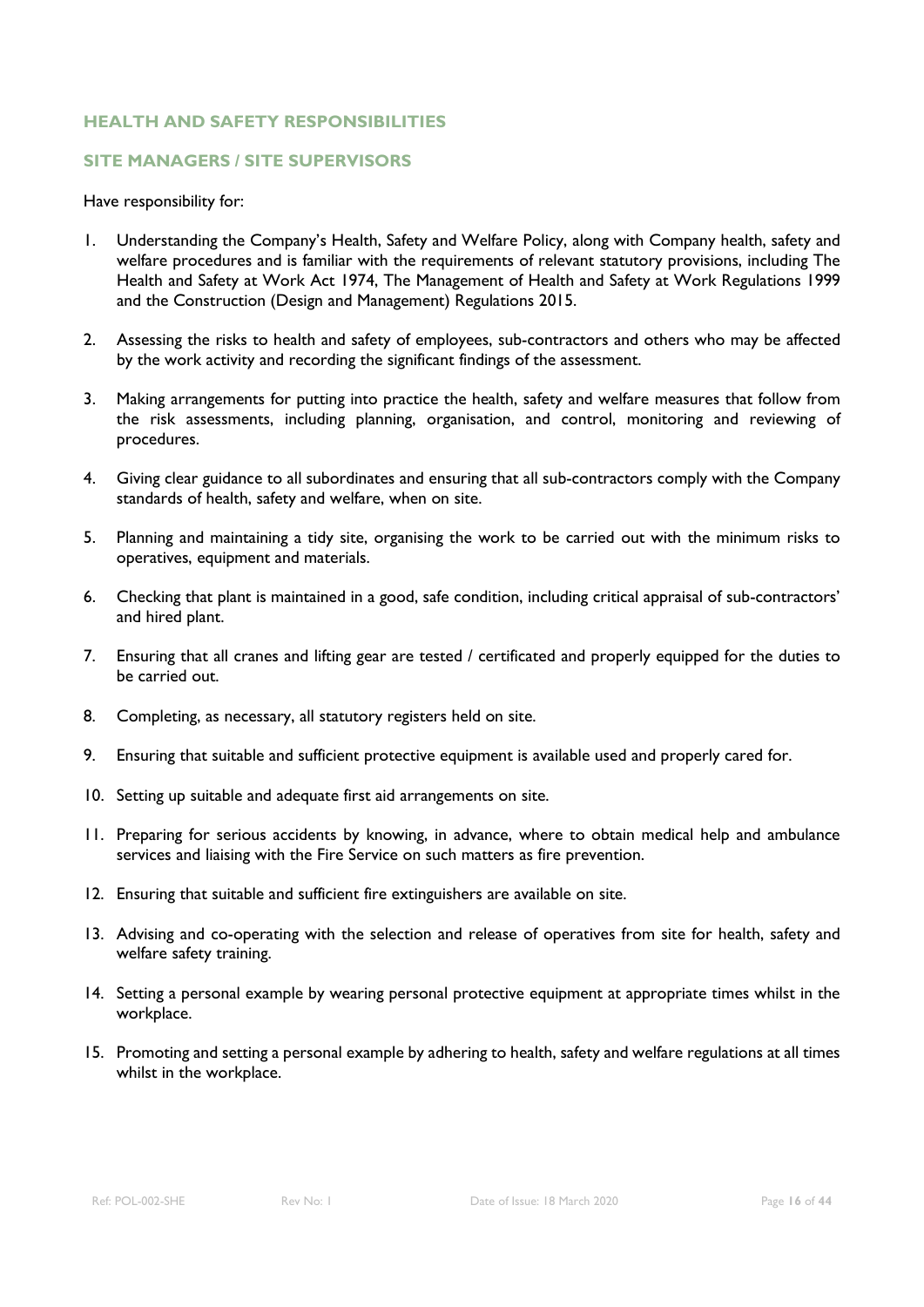#### **TECHNICAL STAFF - PLANNERS/DESIGNERS/DESIGN CO-ORDINATORS**

- 1. Reading and understanding the Company's Health, Safety and Welfare Policy, along with Company health, safety and welfare procedures, and familiarity with the requirements of all relevant statutory provisions, including The Health and Safety at Work Act 1974, The Management of Health and Safety at Work Regulations 1999 and the Construction (Design and Management) Regulations 2015.
- 2. Where appropriate, eliminate or control all hazards at source by either eliminating them or making all necessary recommendations to adequately control them. Where risks are reduced and controlled, detailed records must be kept to substantiate decisions taken.
- 3. Maintain close liaison with estimators to ensure tender figures are adequate to cover all safe methods of work and adequate welfare facilities.
- 4. Keep abreast of best practice, ensuring employment of competent sub-contractors, whilst ensuring that all substances, materials, plant and equipment specified are suitable for the work to be undertaken.
- 5. Ensure that all works are programmed, sequenced and phased within an adequate timescale.
- 6. Promoting and setting a personal example by demonstrating a clear commitment to health, safety and welfare matters and by wearing the appropriate personal protective equipment or clothing and adhering to health, safety and welfare regulations when in the workplace.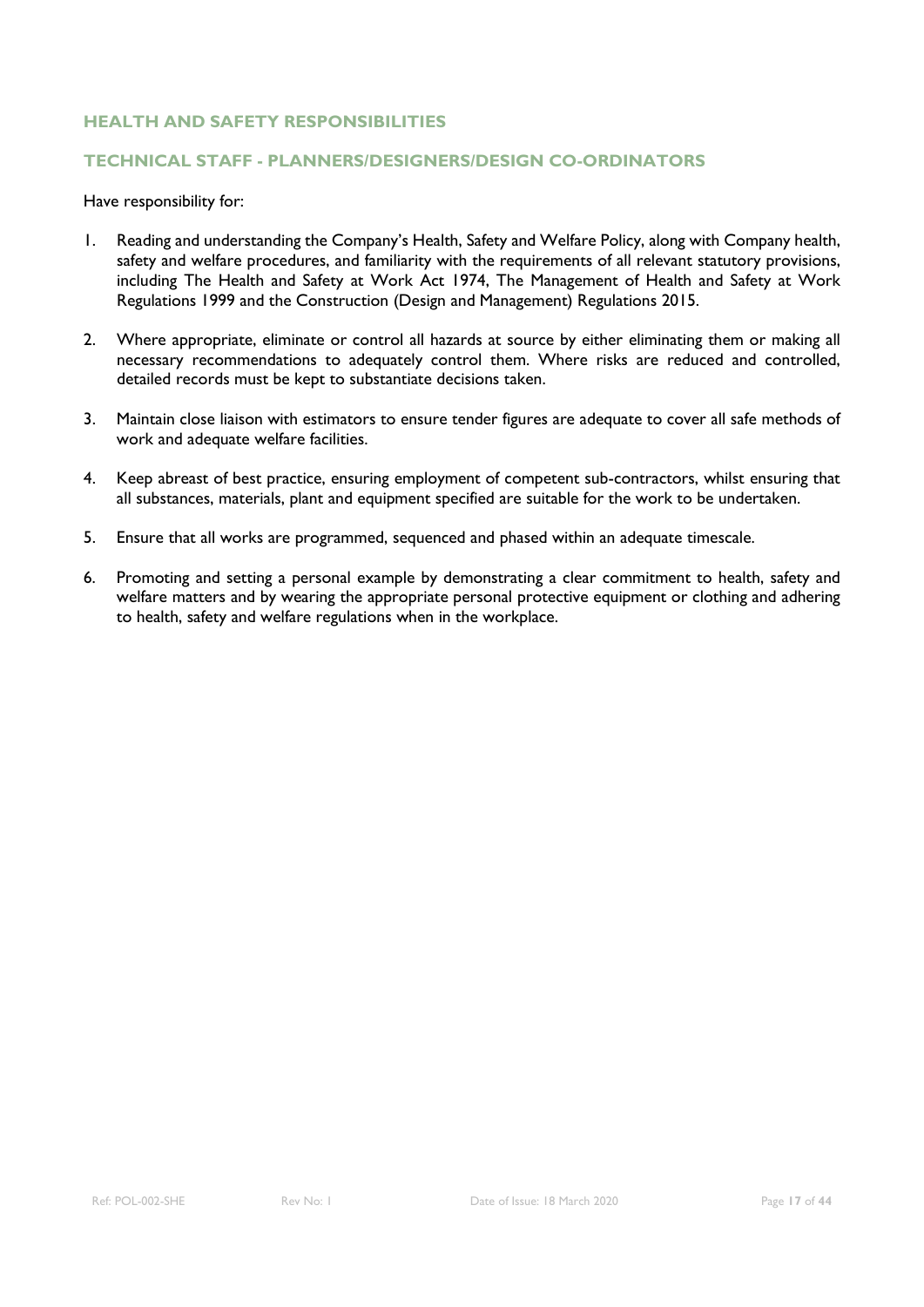#### **TECHNICAL STAFF - BUYERS**

- 1. Reading and understanding the Company's Health, Safety and Welfare Policy and all other current relevant statutory provisions.
- 2. Ensuring that all equipment or materials purchased by the company are to the standards required by Company policy and The Health and Safety at Work Act 1974 and relevant standards.
- 3. Ensuring that all suppliers are requested to provide full information on any potential hazards associated with any equipment, substances or materials supplied, along with details of any necessary precautions required. They must always ensure this information is readily available prior to delivery on site and that all information is passed on to the relevant site supervision.
- 4. Ensuring that all suppliers are fully informed of any site constraints, such as proximity hazards, restricted delivery times, safe access routes, road widths etc. and any safe working loads of plant used for handling materials on site, so that materials are delivered to site in suitable sizes and loads.
- 5. Promoting and setting a personal example by demonstrating a clear commitment to health and safety matters and by wearing the appropriate personal protective equipment or clothing and adhering to health, safety and welfare regulations when in the workplace.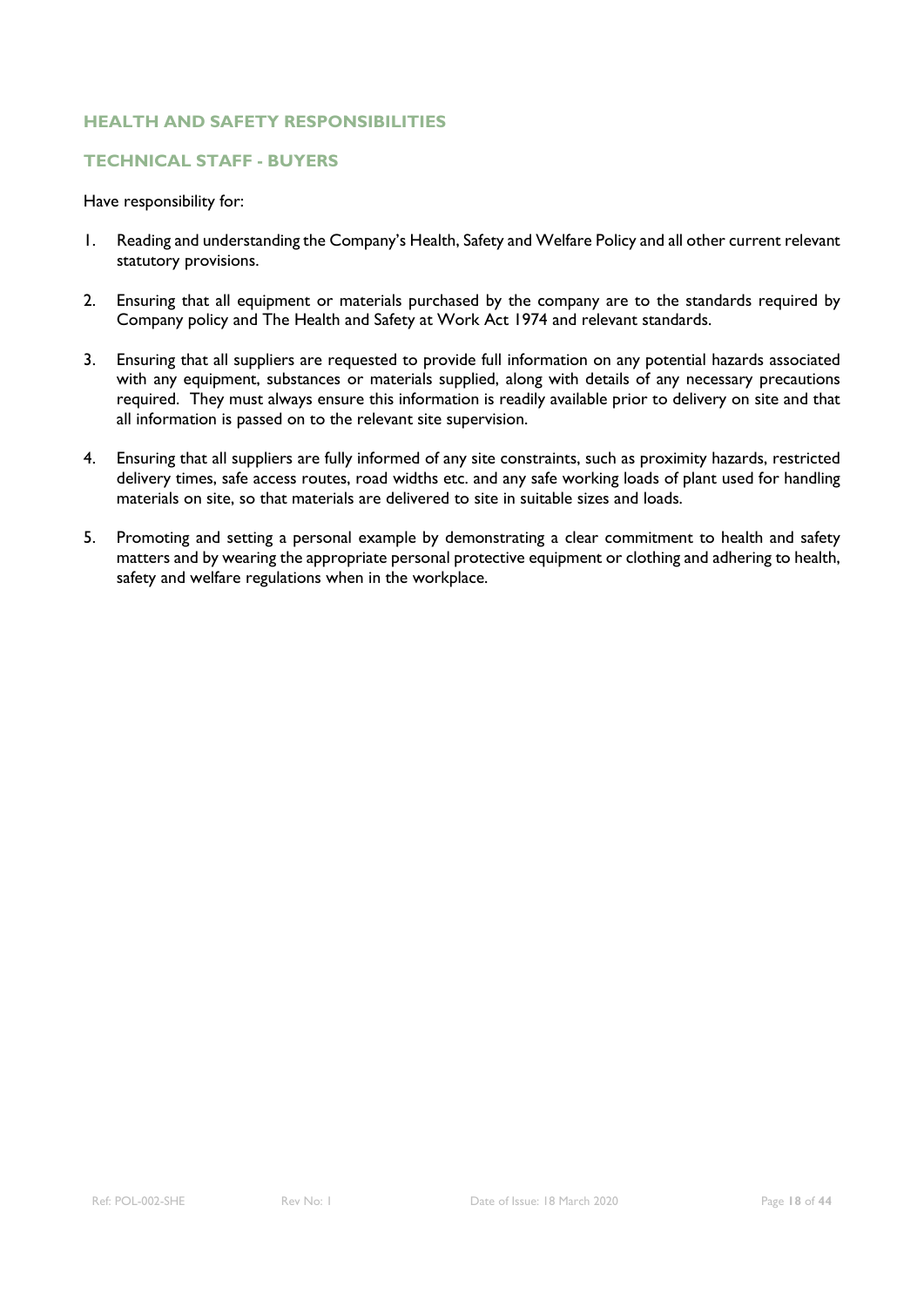#### **TECHNICAL STAFF - ESTIMATORS/QUANTITY SURVEYORS**

- 1. Reading and understanding the Company's Health, Safety and Welfare Policy and all other current relevant statutory provisions such as the Lifting Operations and Lifting Equipment Regulations 1998 (LOLER '98), the Control of Asbestos Regulations 2012 and the Construction (Design and Management) Regulations 2015.
- 2. Ensuring tender figures are adequate to cover safe methods of work and adequate and suitable welfare facilities.
- 3. Ensuring that all potential sub-contractors provide the Company with suitable and adequate proof of competency, as required by the Construction (Design and Management) Regulations 2015, prior to any sub-contractor being appointed. This includes requesting and receiving for review, the following:
	- Health and Safety Policy Statement.
	- Job Specific Risk Assessments and Method Statements.
	- Completed Pre-Contract Questionnaire.
	- Liability Insurance Certificate.
	- Health and Safety Code for Contractors Acknowledgment Slip.
- 4. Reporting immediately to site management any unsafe working practices observed whilst visiting sites.
- 5. Promoting and setting a personal example by demonstrating a clear commitment to health and safety matters and by wearing the appropriate personal protective equipment or clothing and adhering to health, safety and welfare regulations when in the workplace.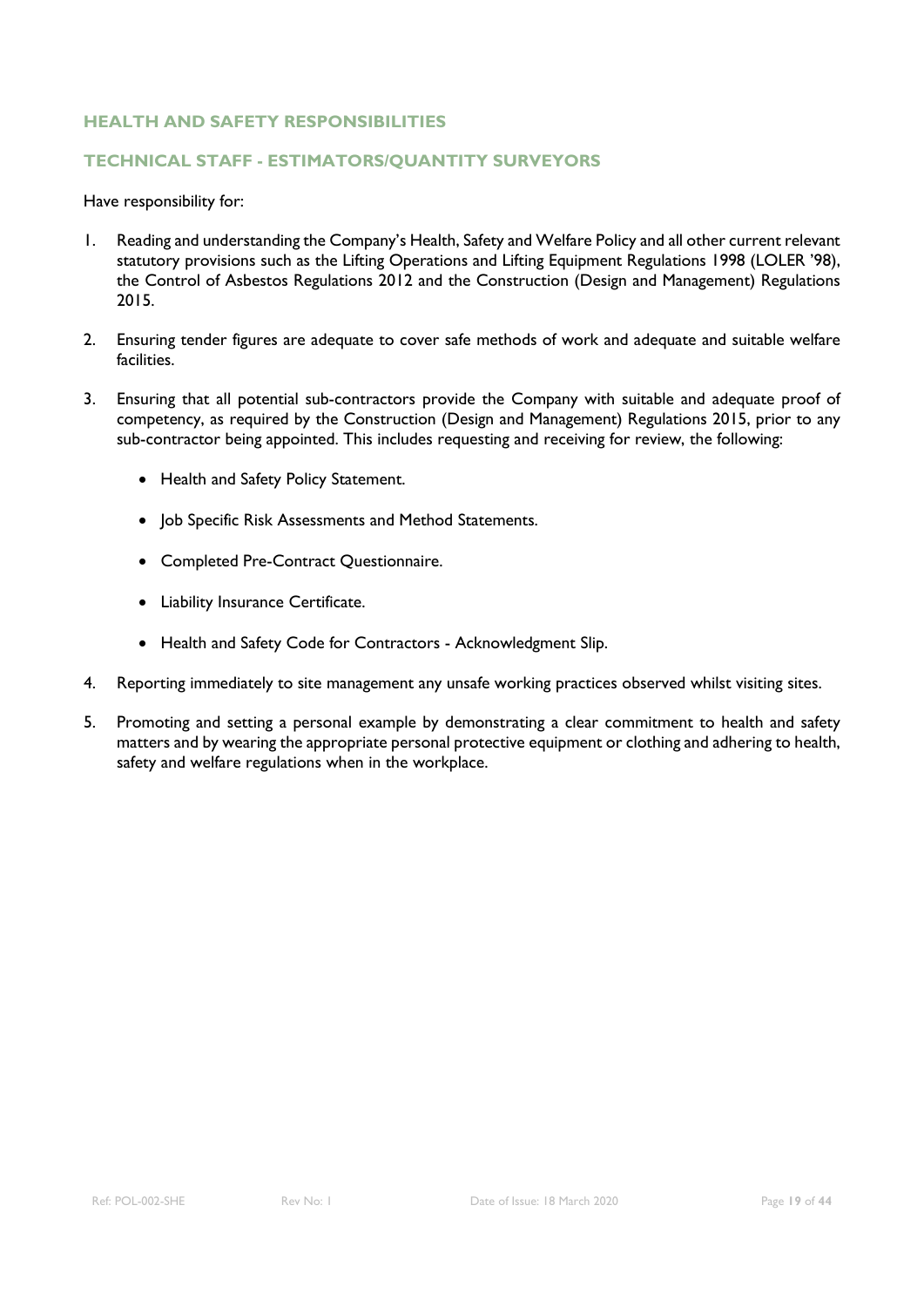#### **TECHNICAL STAFF - SITE ENGINEERS**

- 1. Reading and understanding the Company Health, Safety and Welfare Policy and all other current relevant statutory provisions and ensuring that this information is brought to the attention of all employees under their control.
- 2. Ensuring that information affecting the health, safety and welfare of any person on site is brought to the attention of the Construction / Projects / Contracts Manager or Site Manager, in particular:
	- Suitability, from a health and safety viewpoint, of new and hired plant and equipment and the validity of all test and thorough examination certificates.
	- The existence of overhead electricity cables.
	- The existence of underground services.
	- Ground conditions affecting the stability of excavations or safety of site operatives (soil condition, water table levels or existence of toxic or harmful substances, gases etc).
- 3. Carrying out your own work in a safe manner and taking all necessary precautions when working on or near public roads and highways.
- 4. Ensuring that records are maintained of any underground services installed on site and that, wherever possible, these are defined by marker posts and signs during the construction period.
- 5. Obtaining all available relevant information from statutory authorities regarding underground services before allowing any excavation procedures to commence.
- 6. Ensuring that all necessary precautions are taken when employing laser-surveying equipment, as required by Company policy.
- 7. Ensuring suitable eye protection is provided to chainmen using masonry nails for setting out purposes.
- 8. Ensuring that any design calculations for unusual scaffolds, falsework, etc. are independently checked and approved.
- 9. Reporting immediately to site management any unsafe working practices observed whilst on site.
- 10. Promoting and setting a personal example by demonstrating a clear commitment to health, safety and welfare matters and by wearing the appropriate personal protective equipment or clothing and adhering to health, safety and welfare regulations when in the workplace.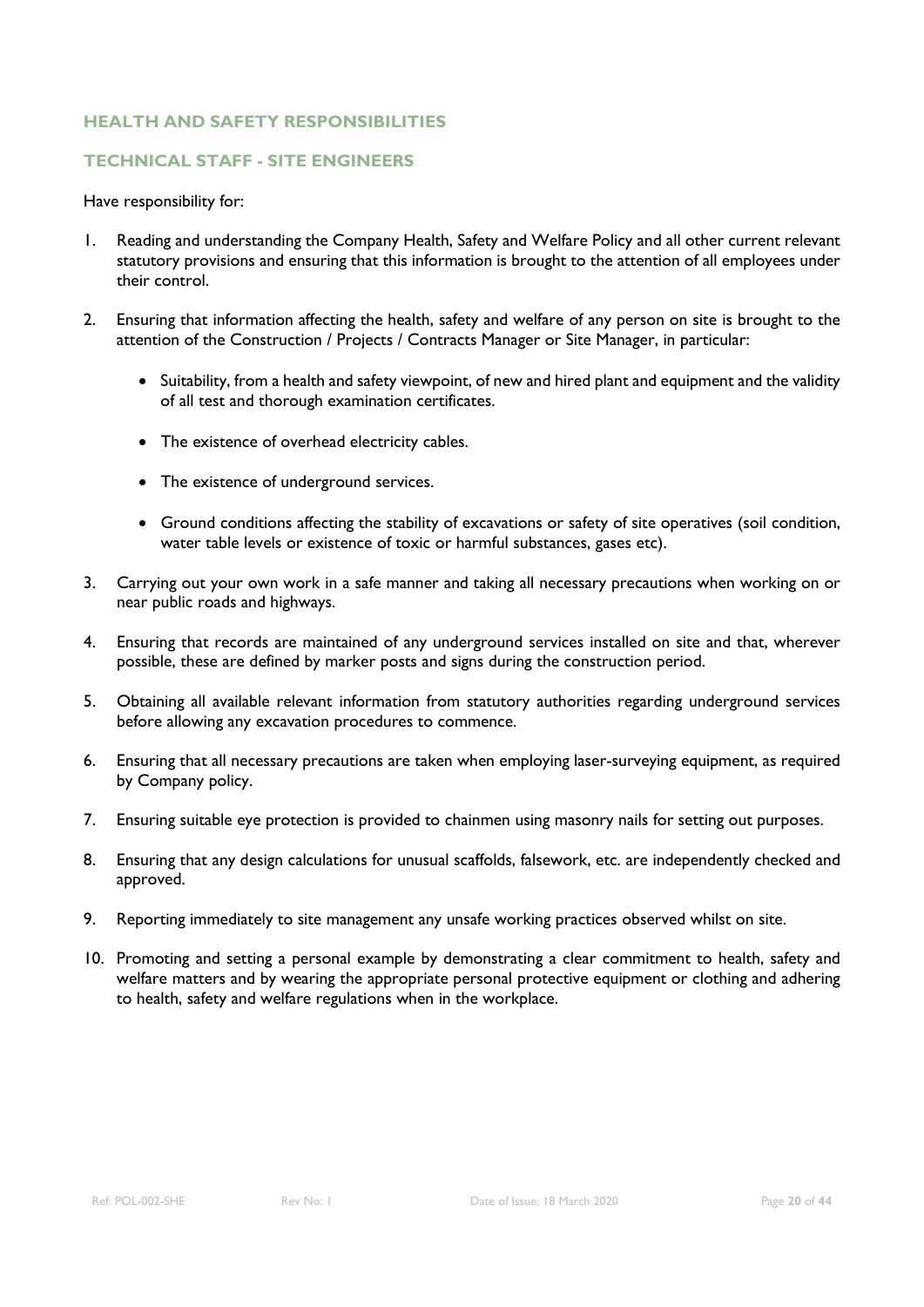#### **TEMPORARY WORKS CO-ORDINATORS (TWC)**

- 1. Reading and understanding the Company's Health, Safety and Welfare Policy, Temporary Works Procedures and all other relevant statutory provisions.
- 2. Ensuring that information affecting the health and safety of any person on site is brought to the attention of the Construction, Contracts, Projects or Site Manager.
- 3. Liaising between Designers and Contractors to ensure the success and effectiveness of any temporary works.
- 4. Ensuring adequate design input is requested and carried out prior to engaging works on site.
- 5. Ensuring that any residual risks assumed during construction such as loadings and construction methods are discussed and included.
- 6. Ensure a safe system of work is provided and implemented as necessary.
- 7. Ensure the temporary works are safely constructed, and where necessary subsequently dismantled.
- 8. Ensure that permanent works are able to support temporary works.
- 9. Provide formal permission to load or dismantle.
- 10. Ensure that drawings, calculations and other relevant documents relating to the final design of the temporary works are recorded and kept on file for inspection.
- 11. Ensure where required a design check is carried out by someone not involved in the original design for concept, structural adequacy and brief compliance.
- 12. BS 5975 recommends that a Temporary Works Supervisor (TWS) be appointed on larger sites or where a Project / Contracts Manager considers it necessary. In the event a TWS is appointed to handle the day to day responsibilities he or she will be responsible to the TWC.
- 13. Promoting and setting a personal example by demonstrating a clear commitment to health, safety and welfare matters and by wearing the appropriate personal protective equipment or clothing and adhering to health, safety and welfare regulations when in the workplace.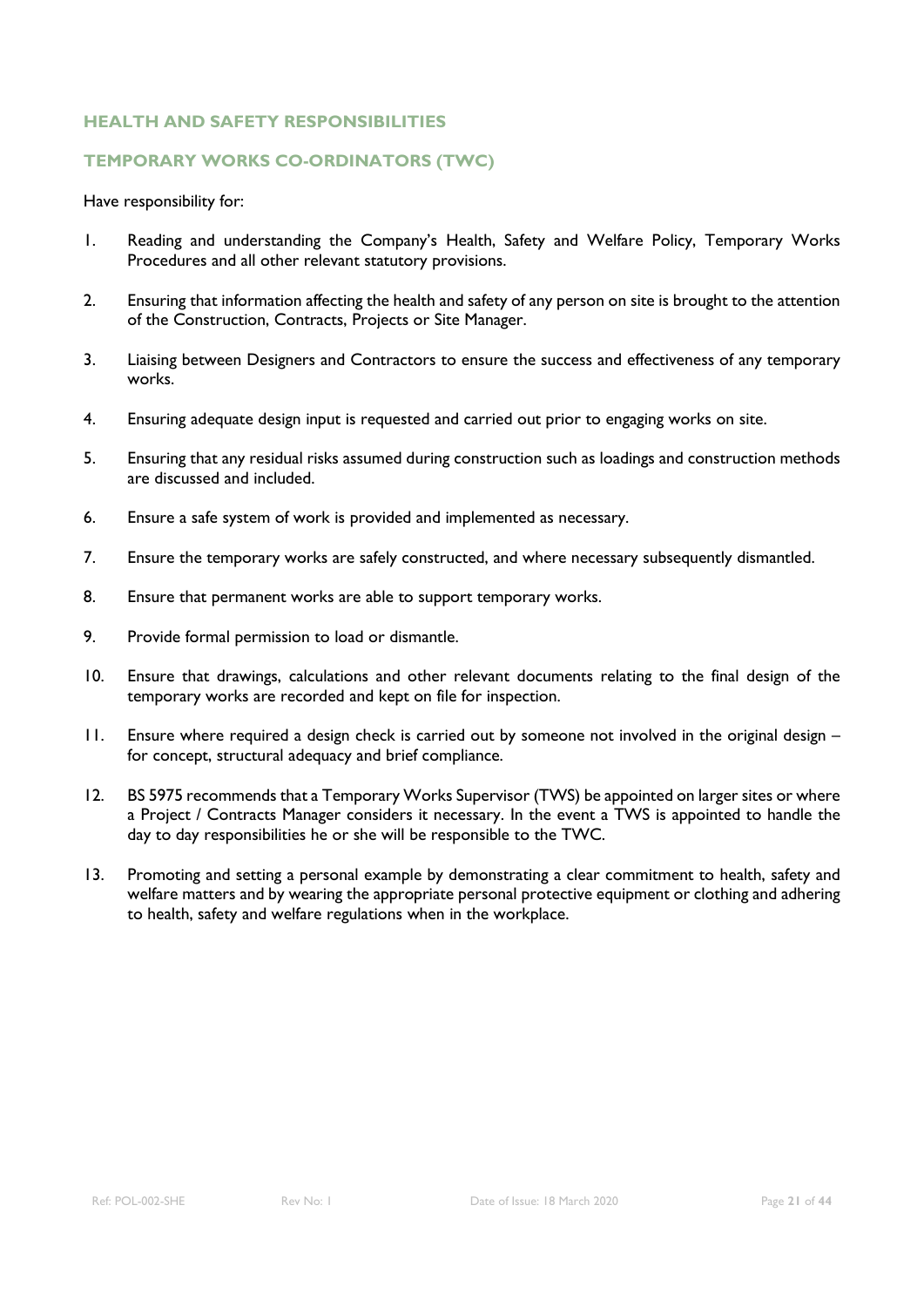#### **TEMPORARY WORKS SUPERVISORS (TWS)**

- 1. Reading and understanding the Company's Health, Safety and Welfare Policy, Temporary Works Procedures and all other relevant statutory provisions.
- 2. Ensuring that information affecting the health and safety of any person on site is brought to the attention of the Construction, Contracts, Projects or Site Manager.
- 3. Liaising fully with the Temporary Works Co-ordinator and Designers and Contractors as necessary to ensure the success and effectiveness of final temporary works.
- 4. Ensuring adequate design input is obtained, understood and carried out prior to engaging works on site.
- 5. Ensure a safe system of work is provided and implemented as necessary.
- 6. Ensure the temporary works are safely constructed, and where necessary subsequently dismantled.
- 7. Advise the Temporary Works Co-ordinator of any changes or unforeseen conditions.
- 8. Not changing any detail without consultation with the Temporary Works Co-ordinator and other relevant parties.
- 9. Promoting and setting a personal example by demonstrating a clear commitment to health, safety and welfare matters and by wearing the appropriate personal protective equipment or clothing and adhering to health, safety and welfare regulations when in the workplace.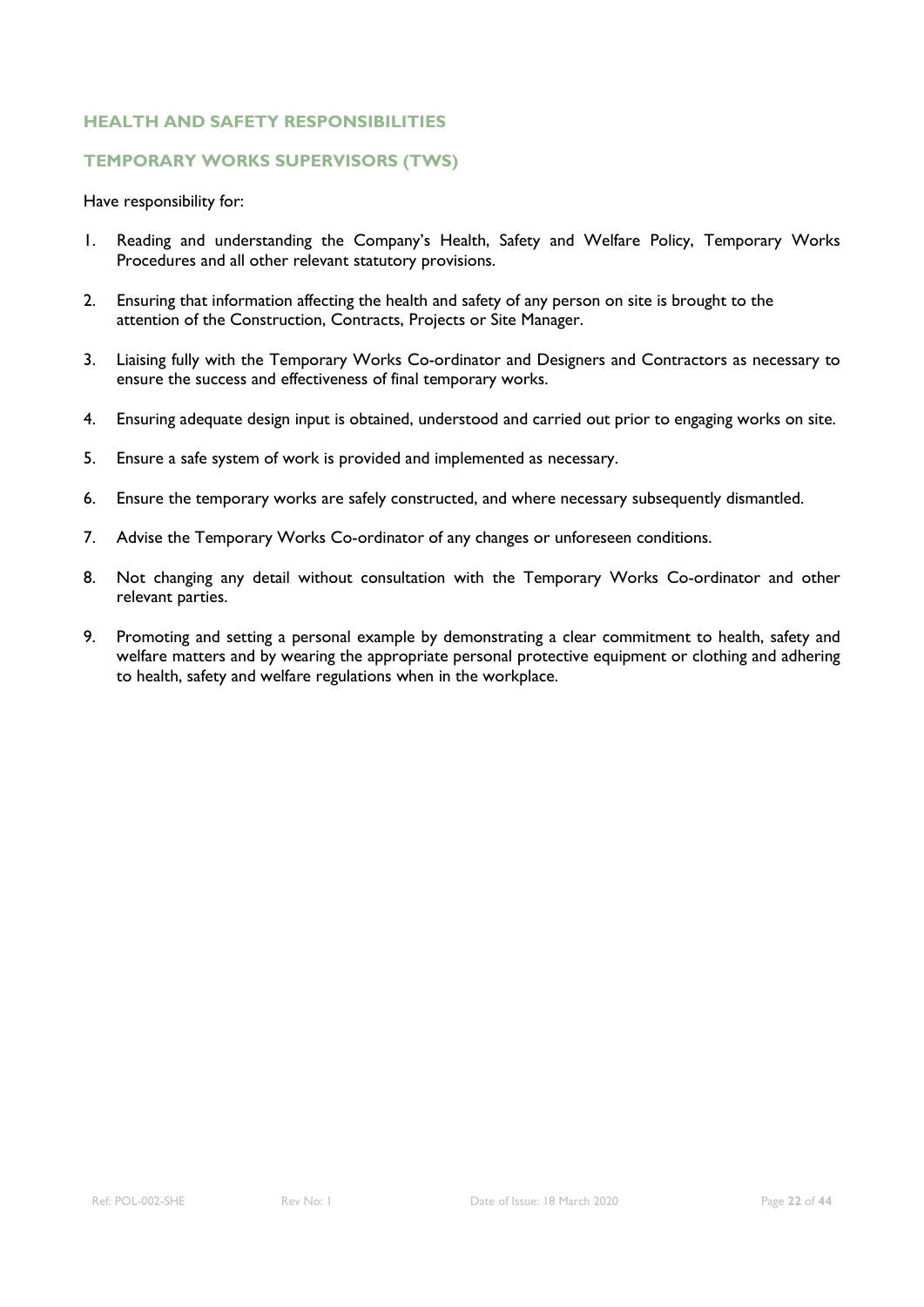#### **CUSTOMER LIAISON / RESIDENT LIAISON OFFICERS**

- 1. Reading and understanding the Company Health, Safety and Welfare Policy and all other current relevant statutory provisions.
- 2. Ensuring they attend all personal safety training courses available to them and follow the Company guidelines on safe practices whilst visiting occupied properties.
- 3. Ensuring at all times that they are polite, tactful and diplomatic in their dealings with customers / residents, whilst always mindful of their own health, safety and welfare.
- 4. Ensuring that suitable arrangements are made with the Site Manager so that he / she is always aware of where you are going and how long you will be expected to be.
- 5. Reporting immediately to site management any unsafe working practices observed whilst in the workplace.
- 6. Promoting and setting a personal example by demonstrating a clear commitment to health, safety and welfare matters and by wearing the appropriate personal protective equipment or clothing and adhering to health, safety and welfare regulations when in the workplace.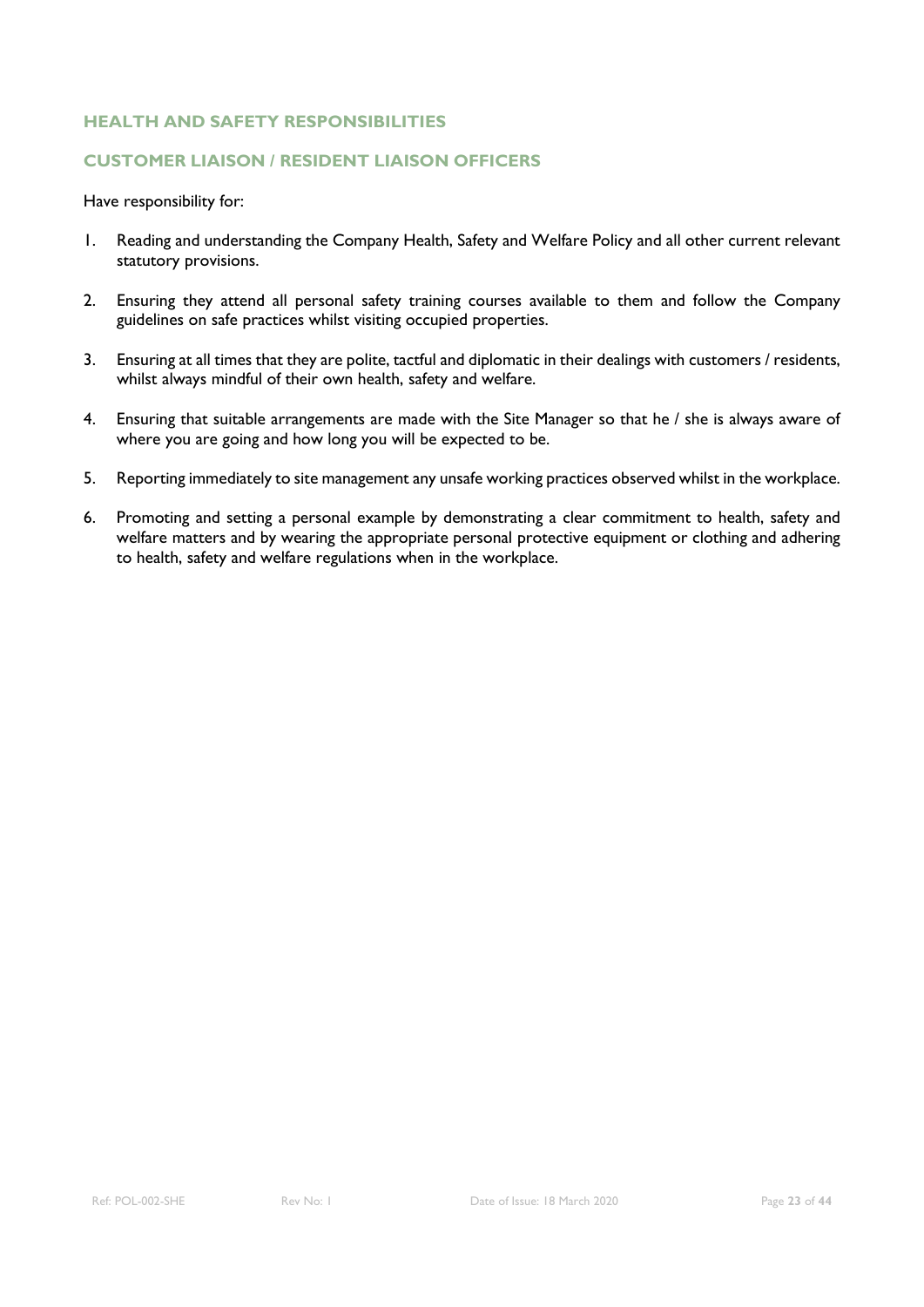#### **OPERATIVES / PLANT OPERATIVES**

Have responsibility for:

- 1. Co-operating with the Company at all times in connection with duties imposed on the Company by the Health and Safety at Work etc. Act 1974 and associated legislation.
- 2. Working within the safe system of work specified by the Company.
- 3. Using, in the proper manner, the correct plant, machinery, equipment and tools for the work in hand.
- 4. Reporting immediately, any defective plant, machinery, equipment or tools to their Supervisor / Manager.
- 5. Avoiding improvisation, which usually entails risks.
- 6. Wearing and using the necessary personal protective clothing or equipment when on site.
- 7. Taking reasonable care for the health, safety and welfare of themselves and any other persons who may be affected by their operations.
- 8. Not intentionally or recklessly interfering with, or misuse of, anything provided in the interests of health, safety and welfare.

#### **Plant Operatives**

In addition to the above, plant operatives must:

- 1. Ensure that you know and operate your machine in accordance with both legal and manufacturers requirements.
- 2. Make daily inspections of your machine prior to starting work and complete the Daily Plant Sheet.
- 3. If your machine is classed as a Lifting Appliance, ensure that you complete the Weekly Statutory Inspection Sheet.
- 4. Ensure that when operating your machine other persons are well clear, especially if reversing or slewing.
- 5. All towing operations must be carried out in accordance with the Company Towing Procedure.
- 6. Check, prior to starting work, with the Site Manager or General Foreman, the location of underground or overhead power lines.
- 7. Do not operate mobile phones whilst operating plant, wait until the vehicle / machine is stationary and in a safe position.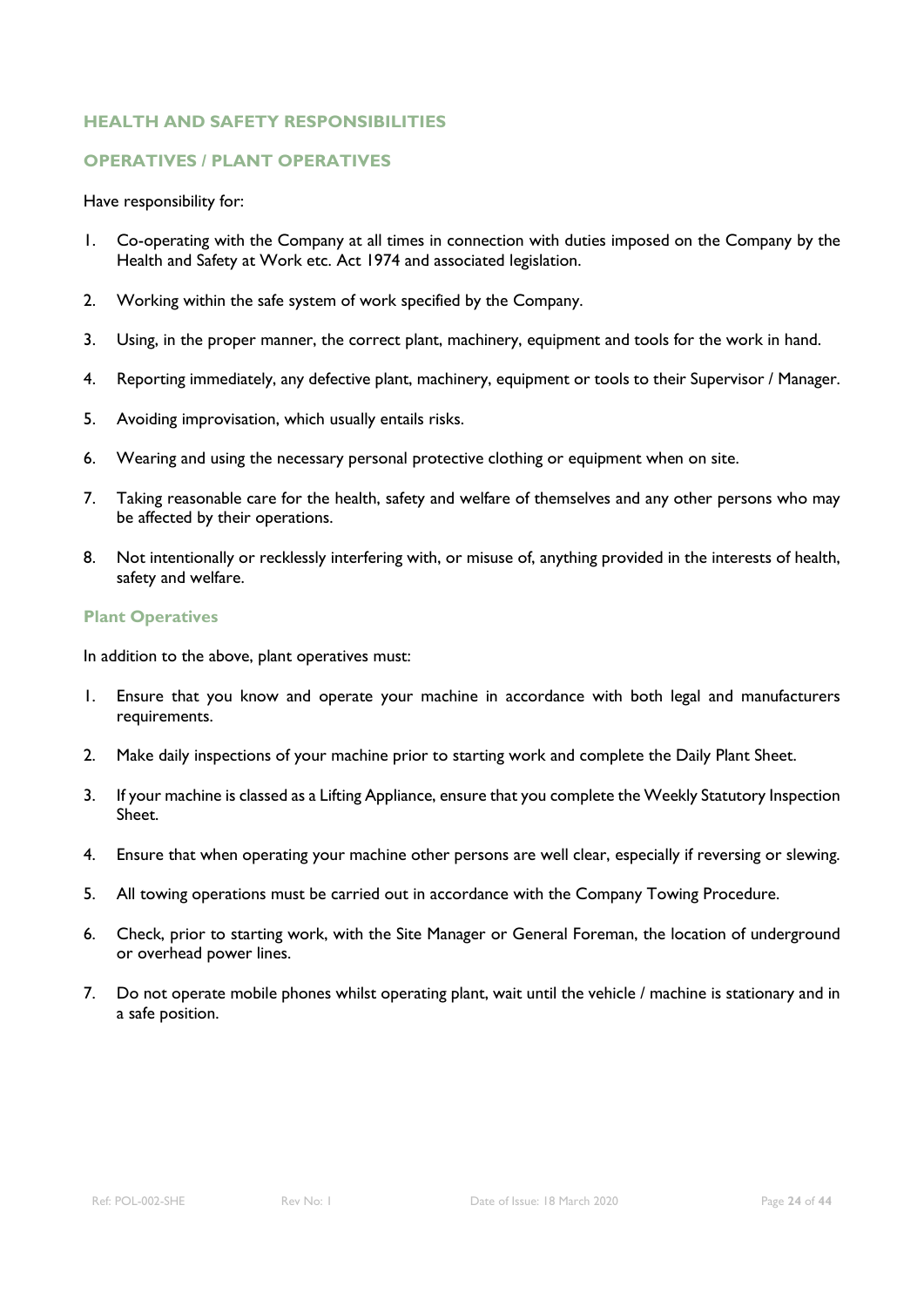#### **OFFICE STAFF**

- 1. Co-operating with the Company at all times in connection with duties imposed on the Company by the Health and Safety at Work etc. Act 1974 and associated legislation.
- 2. Using, in the proper manner, the correct equipment for the work in hand.
- 3. Reporting immediately, any defective fittings, furniture or equipment.
- 4. Avoiding improvisation, which usually entails risks.
- 5. Taking reasonable care for the health, safety and welfare of themselves and any other persons who may be affected by their operations.
- 6. Not intentionally or recklessly interfering with, or misuse of, anything provided in the interests of health, safety and welfare.
- 7. Wearing the appropriate personal protective equipment or clothing and adhering to health, safety and welfare rules when visiting sites and relevant workplaces.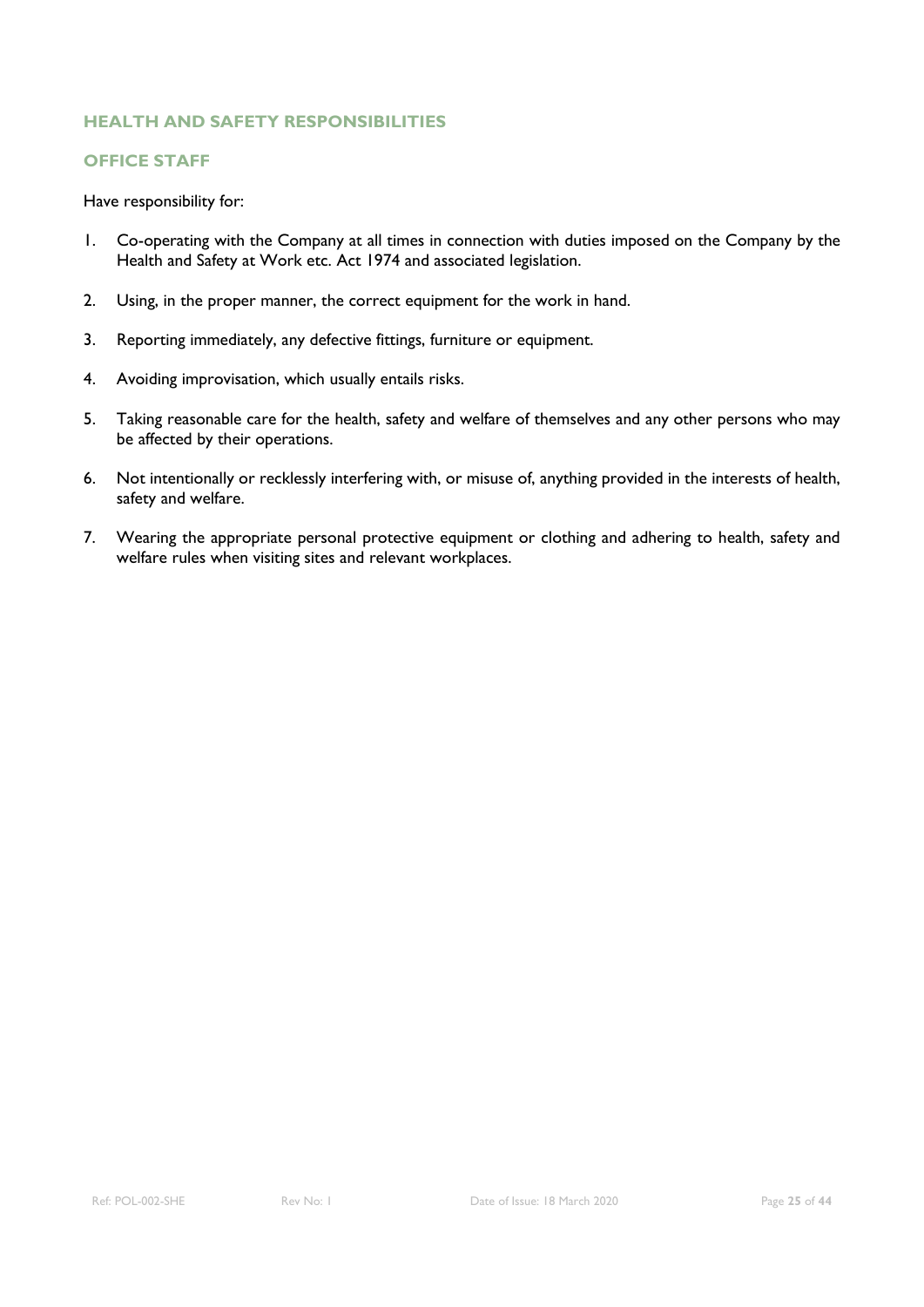#### **HEALTH AND SAFETY CONTACTS (REPRESENTATIVES OF EMPLOYEE SAFETY)**

- 1. Raising the profile of health, safety and welfare. N.B. The role of a Health and Safety Contact carries no additional legal responsibilities, other than those of any other employee.
- 2. However, in order to assist the Company in meeting its health and safety obligations, a Contact is asked to:
	- Liaise with the Management Team.
	- Continually monitor the standards of health, safety and welfare in the workplace and play a part in enforcing health, safety and welfare requirements.
	- Assist, if necessary, in investigating accident or dangerous occurrences in the workplace.
	- Represent employees in discussions with the employer on health, safety or welfare issues and in discussions with HSE or other enforcing authorities.
	- Attend Health, Safety and Welfare Meetings:
		- o Periodic site health, safety and welfare meetings
		- o Periodic health, safety and welfare committee meetings
		- o Site meetings following an accident or incident investigation
- 3. Promoting and setting a personal example by demonstrating a clear commitment to health, safety and matters and by wearing the appropriate personal protective equipment or clothing and adhering to health, safety and welfare regulations when in the workplace.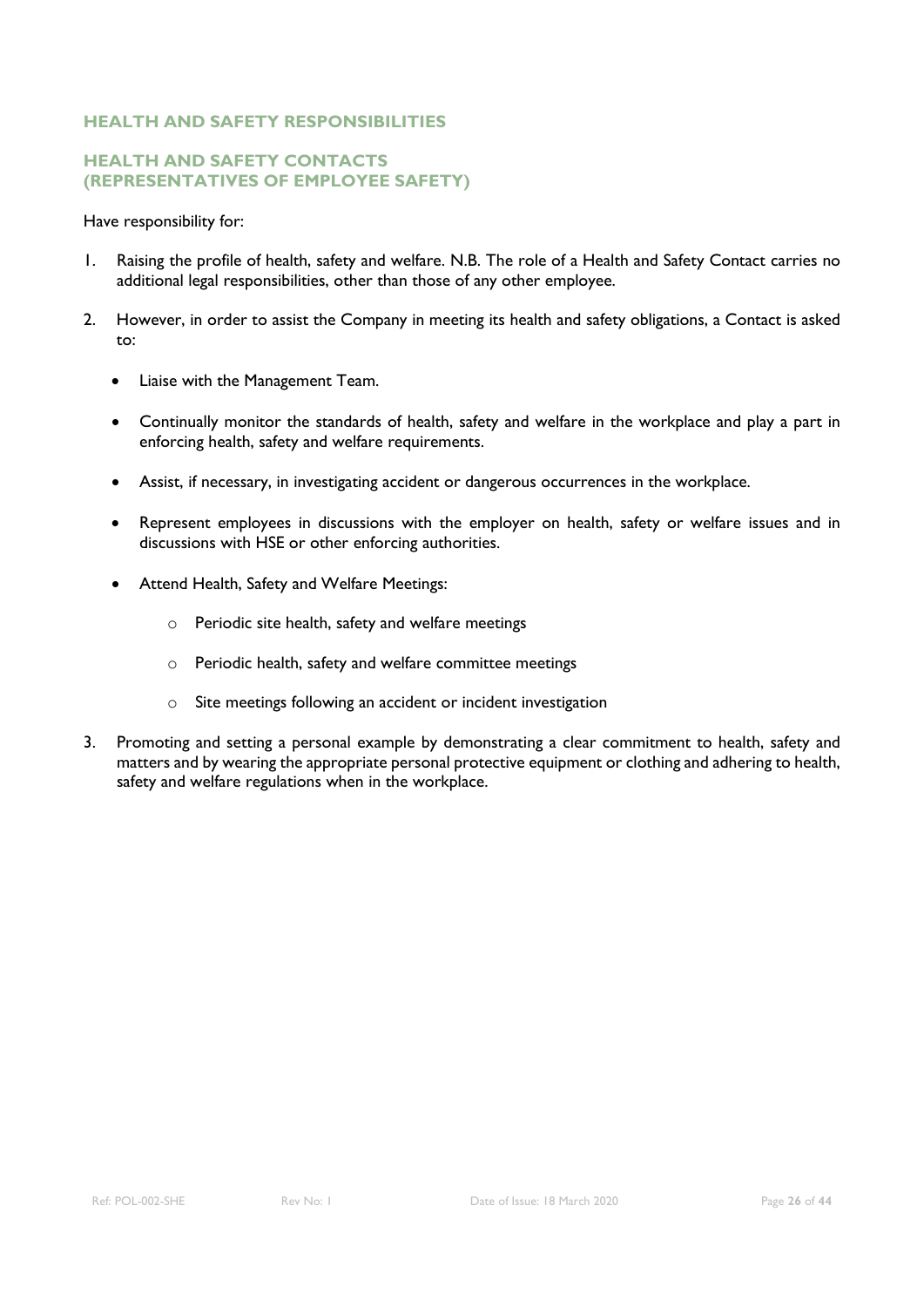#### **COMPANY VEHICLE DRIVERS**

- 1. Carrying out routine checks on their vehicles (e.g. oil, water, lights and brakes) on a daily basis.
- 2. Not overloading or misusing the vehicles in their care.
- 3. Reporting defects to their Site Supervisor or the Company Plant Department immediately.
- 4. Returning vehicles to the Company Plant Department for all repairs and routine servicing.
- 5. All repairs and servicing must be carried out in strict accordance with manufacturers instructions and recommendations.
- 6. Being in possession of a full driving licence for the category of vehicle they are driving.
- 7. Not driving under the influence of alcohol or drugs.
- 8. Not smoking in Company vehicles.
- 9. Using mobile telephone equipment in strict accordance with the Company Vehicle Policy and statutory requirements.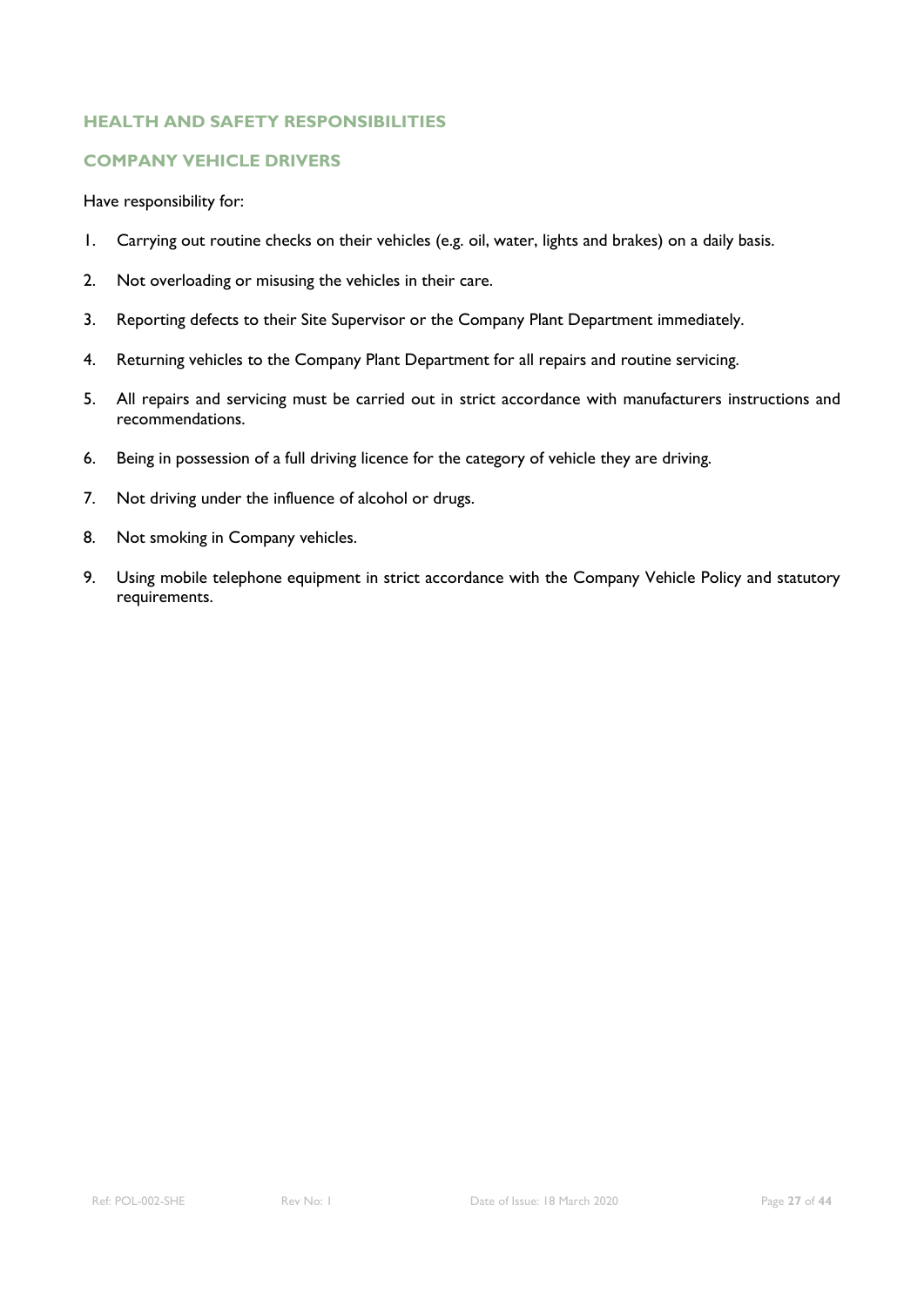#### **SUB-CONTRACTORS**

#### Have responsibility for:

- 1. Ensuring their works are adequately resourced, planned, organised and supervised.
- 2. Ensuring they co-operate with the Principal Contractor, and other contractors, at all times.
- 3. Ensuring that all their employees have received relevant adequate training.
- 4. Ensuring that their staff and operatives comply with site rules.
- 5. Ensuring work is carried out in accordance with the relevant statutory provisions whilst taking account the health, safety and welfare of other site users and the public in general.
- 6. Ensuring that all plant and equipment brought onto site is safe and in good working condition, fitted with all necessary guards and safety devices and with any necessary certificates available for inspection. Information on noise and vibration levels of plant, equipment or operations to be carried out by the subcontractor's employees must be provided to the Company on request.
- 7. Ensuring any injury sustained or damage caused by the sub-contractor's employees is reported immediately to the Site Manager.
- 8. Ensuring sub-contractor's employees comply with any health, safety and welfare instructions issued by the Company.
- 9. Providing suitable welfare facilities and first aid equipment in accordance with the regulations for their employees unless arrangements have been made with the Principal Contractor to share the facilities available on site.
- 10. Keeping their work areas and activities tidy and for removing all debris, waste materials, etc., as work proceeds.
- 11. Not sub-letting work without written permission from the Company in advance.

#### **SUB-CONTRACTORS SELECTION AND CO-ORDINATION**

Prior to a sub-contractor appointment, the sub-contractor must submit to the Company for review and assessment the following information:

- 1. Health and Safety Policy Statement.
- 2. Job Specific Risk Assessments and Method Statements.
- 3. Completed Pre-Contract Questionnaire.
- 4. Liability Insurance Certificate.
- 5. Health and Safety Code for Contractors Acknowledgment Slip.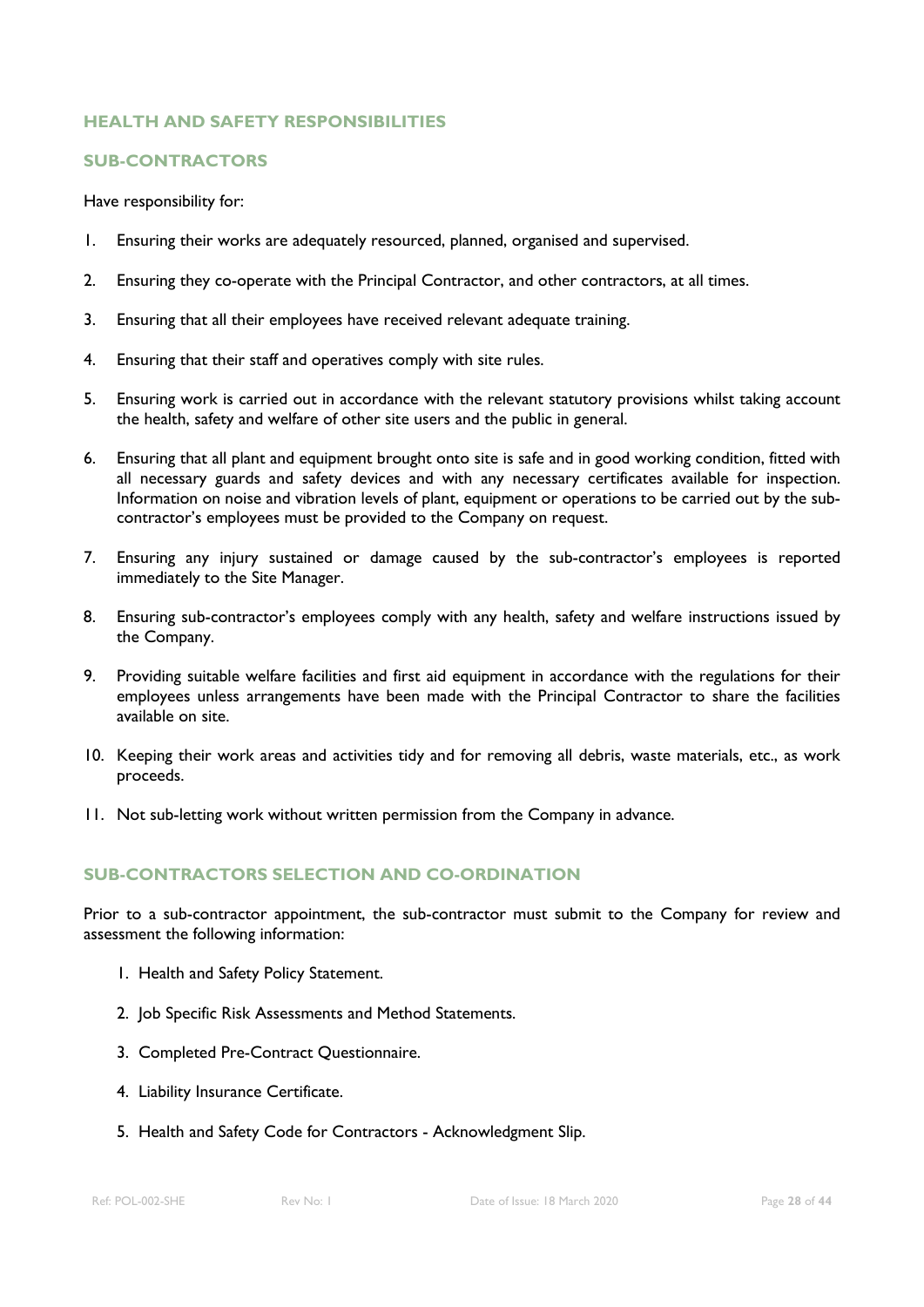- 6. Copies of test certificates for all items of plant or machinery to be employed on site.
- 7. Copies of Training Certificates for all plant operators to be employed on site.

Prior to a sub-contractor starting work on any site, site management will brief the sub-contractor about relevant hazards, precautions to be taken and the divisions of responsibility. This will be carried out either by written notifications or verbally at a subcontractor start up meeting.

Items that require to be discussed prior to the sub-contractor commencing work on site include:

- a) Company Safety Policy Statement
- b) Relevant parts of the Construction Phase Plan, including any specific conditions or restrictions
- c) Details of any site-specific hazards and risks
- d) General Site Rules, including any conditions or restrictions
- c) Discuss arrangements for induction training
- d) Identify hazards / hazardous work and discuss appropriate precautions and work methods.
- e) Consider what plant and equipment is necessary and agree who provides, maintains, uses and inspects it
- f) The consequences of non-compliance with health, safety and welfare requirements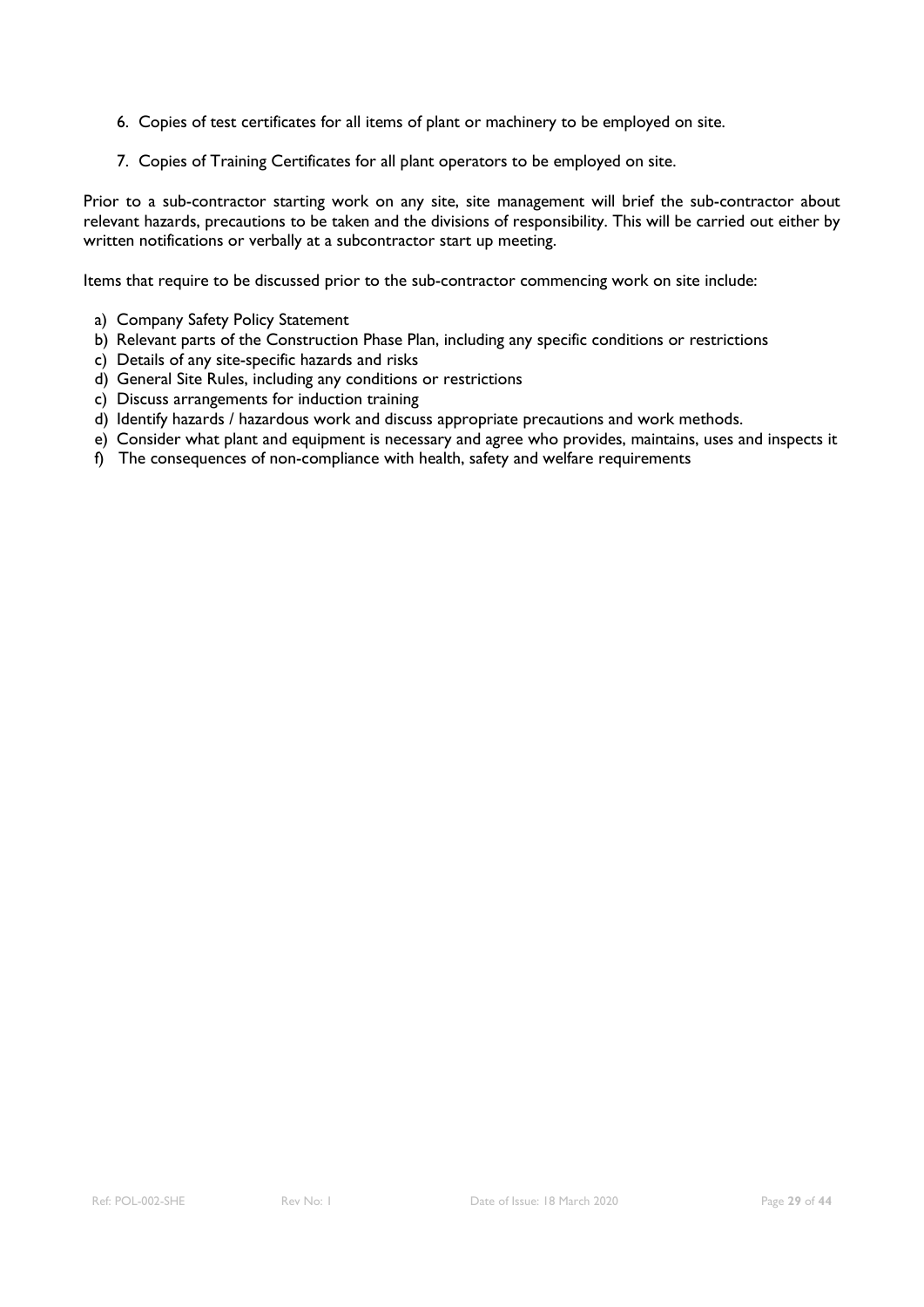

### **HEALTH AND SAFETY ARRANGEMENTS**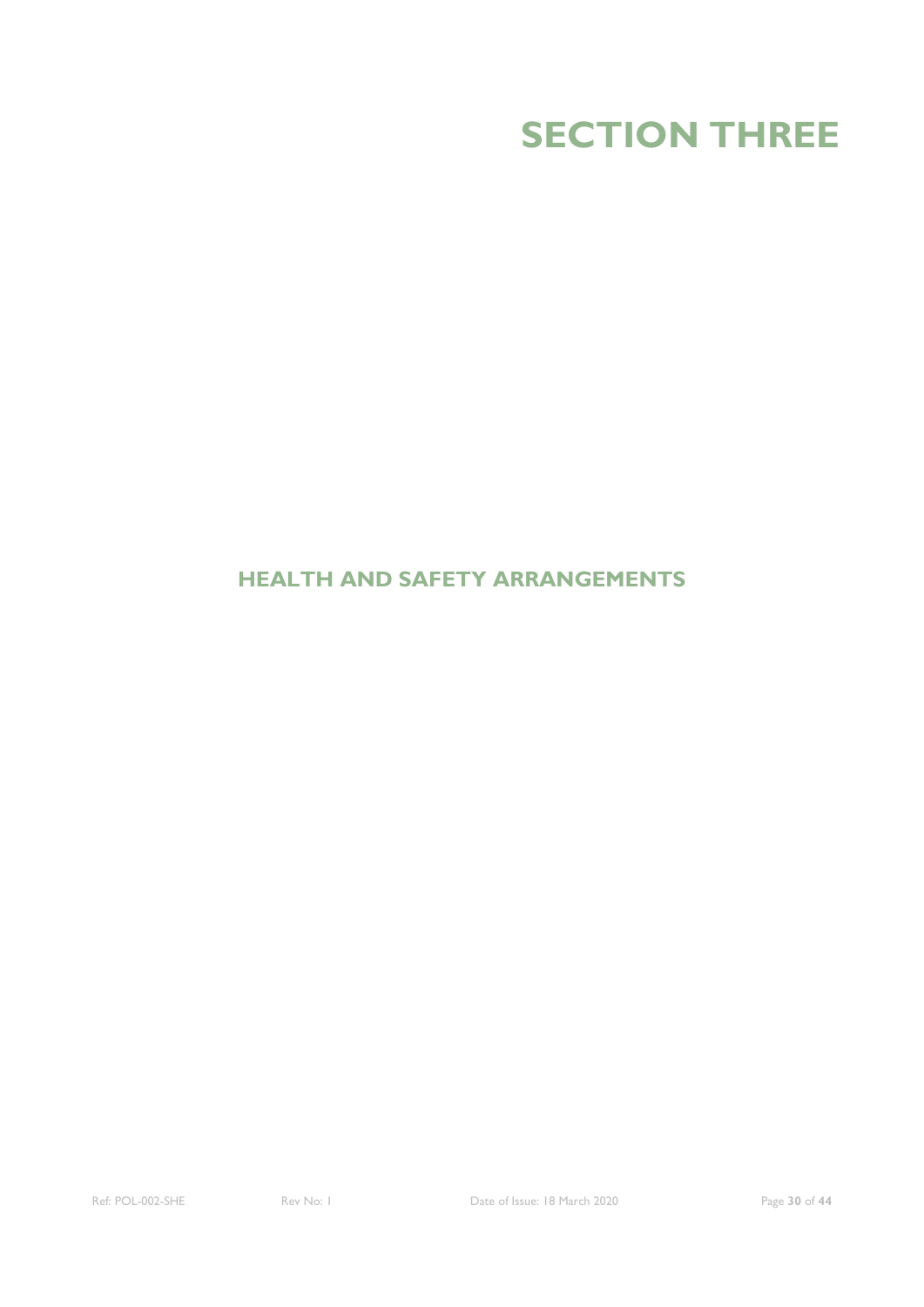#### **Abrasive Wheels - Changing of Discs/Wheels**

Only trained and competent personnel may use this equipment. The person who changes the abrasive disc must be trained and competent in the task. Operatives who use this equipment must have undertaken a facefit test.

When using a grinder, consideration must be made for the provision of dust extraction, damping down, induced ventilation and exhaust systems as part of the working procedures.

#### **Access - Hydraulic Access Platforms**

There are many types of access platforms available and for some jobs they may provide a more suitable alternative to ladders, scaffolding, staging, suspended cradles or platforms, but employees should follow some basic rules.

Never attempt to operate an access platform unless you have been properly trained and authorised to do so. Ensure that the base is on firm, level ground, follow the manufacturer's instructions with regard to outriggers, screw jacks, stabilisers, maximum safe working load, wind loading and tyre pressure. Any defects must be reported immediately to your Site Manager and the equipment isolated to prevent use until rectified.

#### **Access - Use of Harness**

For some operations, even though all practical steps have been taken, there may still be a risk of persons falling. In such cases, harnesses must be used and secured to a solid anchor, following adequate training on its use.

#### **Accident/Incident Reporting and Investigation**

All serious accidents, incidents and diseases will be fully investigated, recorded and reported in line with standard Company Procedures and Reporting of Injuries, Diseases and Dangerous Occurrences Regulations (RIDDOR).

All accidents must be reported as soon as possible to the Health and Safety Department by telephone and recorded by the Site Manager directly into the accident book which will then be forwarded to the Health and Safety Department with all requisite forms, photographs and paperwork, at the earliest opportunity. All reports must remain confidential.

For the purposes of this policy, brief definitions are required.

- **Accident:** an unplanned event which causes injury to persons, damage to property or a combination of both.
- **Incident:** an unplanned event which occurs but does not cause injury to persons.
- **Near-Miss:** an unplanned event, which does not cause injury or damage, but could have.

All site/office personnel must report all accidents, near-misses and incidents, no matter how minor, whilst carrying out work activities on behalf of the Company, to their Site Manager or the Health and Safety Department.

#### **Alcohol and Drugs**

The Company's Alcohol and Drugs Policy requires that employees will at no time drive any vehicle, operate any machinery or carry out any other tasks, when in an unfit state due to the consumption of alcohol or drugs, or the use of drugs, prescribed prescription or other. This will be deemed as gross misconduct and disciplinary action will be taken.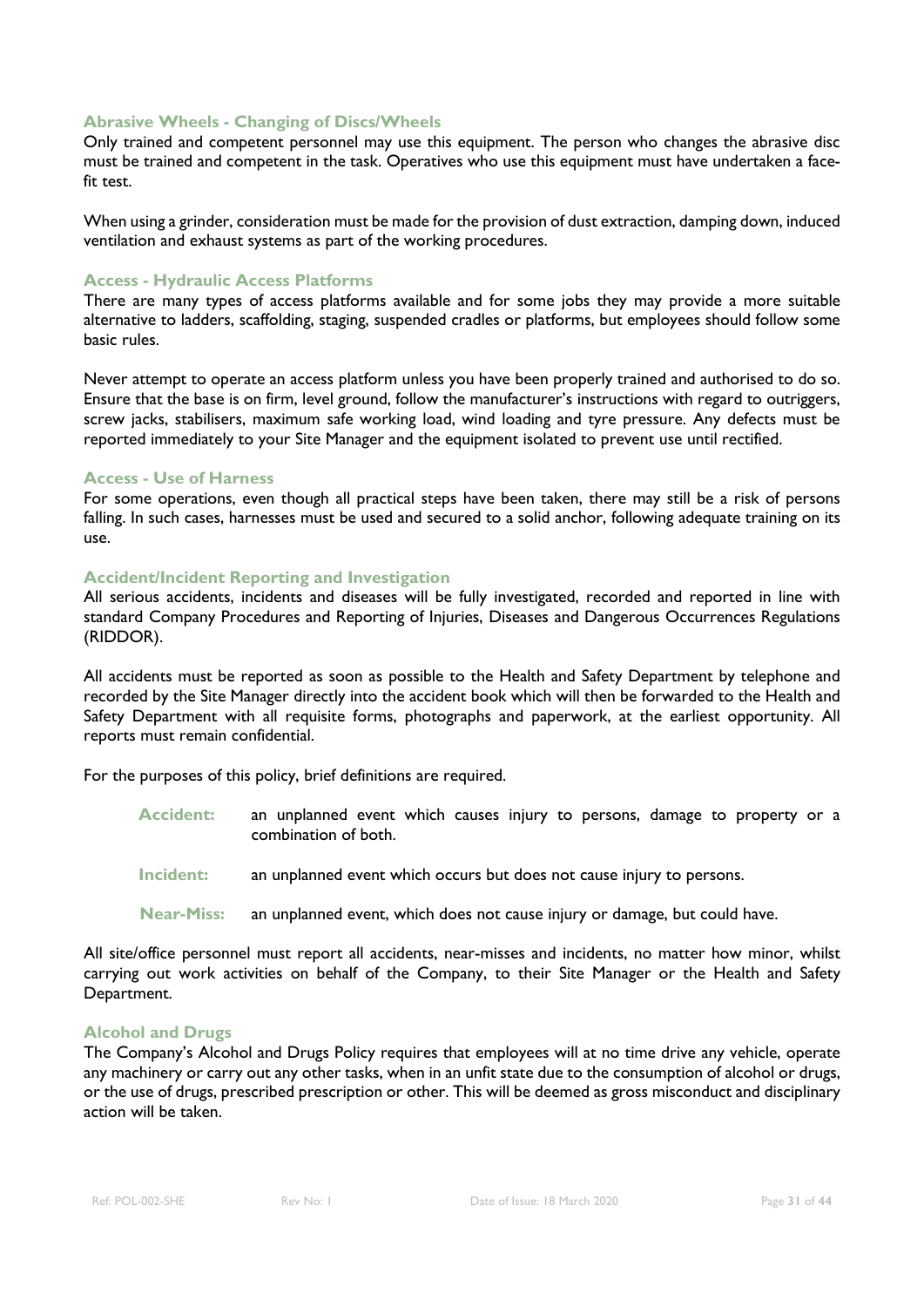#### **Asbestos**

The Company acknowledges the health hazards from exposure to asbestos and will protect employees and other persons as far as reasonably practicable by minimising exposure through the use of proper control measures and work methods supported by awareness training of employees.

No operative will work on a refurbishment project without having Asbestos Awareness training.

No work shall commence without assessment of the potential exposure of employees and other to asbestos. As a result, a suitable safe system of work shall be made before work commences.

Any employee who suspects the presence of asbestos products in the work area should cease all work operations immediately and report to the person in charge.

#### **Blood-Borne Viruses**

The main blood-borne viruses of concern are HIV which causes AIDS and Hepatitis.

It is unlikely that you will become infected through everyday social contact with another worker who have a blood borne virus, they are mainly transmitted through direct contact with infected blood or other bodily fluids particularly through open wounds, damaged skin, skin abrasions or through splashed to eyes nose or mouth.

The Company will encourage employees who have been diagnosed as HIV positive or with Hepatitis, to obtain counselling advice and support from a responsible person. Disclosure of such information will be treated in utmost confidence and employment rights will not be affected.

The Company will take all suitable precautions to secure the safety of such personnel whilst at work and of those working in close contact with the infected person.

#### **Bomb Threats**

Employees must immediately report any suspect package or telephoned bomb threats to management.

#### **Cartridge Operated Tools**

The Company will ensure that operatives using cartridge-operated tools will be over the age of eighteen years, received training to be deemed competent and should not suffer from colour blindness.

A full assessment of the tool is to be carried out to determine the intended use of cartridge operated tools, including procedures for storage, disposal, methodology, appointed person etc. prior to any work operations commencing. Appropriate PPE must be worn, including the appropriate safety goggles and ear protection.

#### **Communication and Consultation**

Communication and consultation are important part of effective health, safety and welfare management.

Ongoing communication and consultation include:

- Pre-Start and Weekly Meetings
- Site Inductions
- Toolbox Talks
- Newsletters
- Notice Boards
- Workplace Health and Safety Contacts and Meetings (Representatives of Employee Health, Safety and Welfare)
- 'One to One' Meetings and 'On the Job Chats'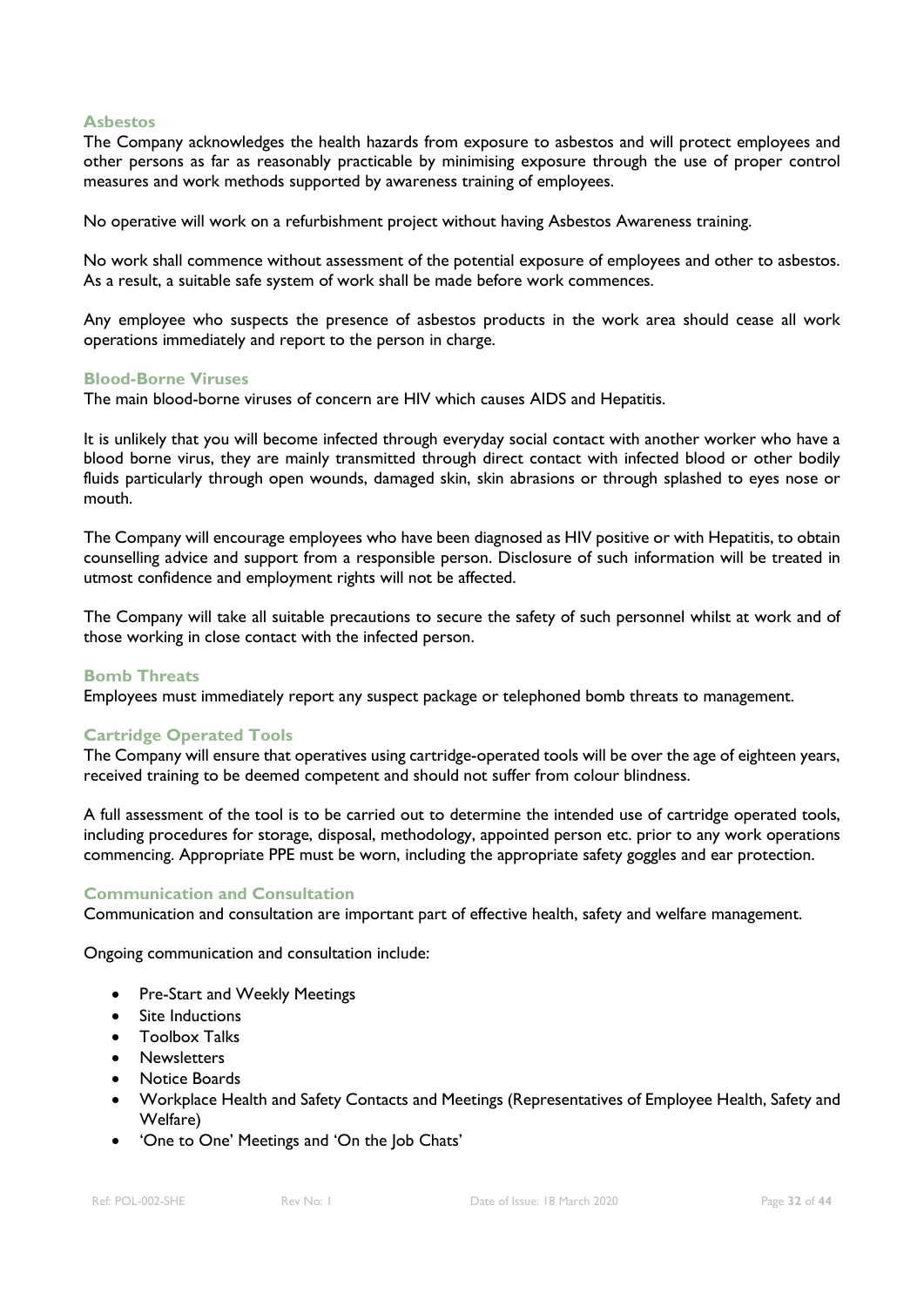#### **Compressed Gas Cylinders (Transportable Gas Containers)**

The Company acknowledges that health and safety hazards may arise from the receipt, transport, distribution, storage, use and/or disposal of any compressed gas cylinder or as contained within it. It is the intention of the Company to ensure that any risks are reduced to a minimum. Adequate training will be given and the correct information on safe working procedures will be supplied to each employee handling compressed gas.

#### **Confined Spaces**

Operatives must not enter or work inside a confined space unless the operative is specifically skilled, trained and certificated in accordance with the Confined Spaces Regulations. All confined space work must be undertaken via the 'Permit to Work' procedure and supervised by others.

#### **Construction (Design and Management) Regulations (CDM)**

The regulations apply to all construction projects no matter how small, but many key duties only apply to notifiable projects, namely where the construction phase lasts more than 30 days and have more than 20 workers working simultaneously at any point in the project or involves more than 500 person days.

The form F10 must be displayed on site.

Our existing health and safety management system has evolved to enable us to meet our obligations and to assist our clients to comply with their duties and responsibilities imposed by the regulations.

#### **Contaminated Land**

Building, construction and engineering works can often involve the redevelopment of land which has been contaminated by industrial processes once carried out on the site in the past, or by materials stored or tipped there. In some cases, naturally occurring contamination may be present. Contamination may be a potential health risk to those working on the site or to members of the public, unless adequate precautions are taken.

Therefore, all works on contaminated land will be planned, organised and delivered with the provision of suitable work practices, personal protective equipment, welfare facilities and environmental controls.

#### **Control of Substances Hazardous to Health (COSHH)**

All substances (solvents, chemicals, cleaning agents etc.) will be assessed for possible health effects before being used within the Company. Safety requirements will be identified by reference to the relevant suppliers/manufacturers' hazards information sheets. The findings of these assessments will be recorded and all necessary information concerning the hazards and precautions relating to the substance will be made available to all employees likely to be exposed to its effects and also nominated First Aider in order for them to give appropriate treatment.

No substances will be used without the availability of the appropriate hazard information or without the approval of the competent person responsible.

Wherever substances used are likely to give rise to harmful atmosphere appropriate precautions will be taken to minimise this by use of suitable ventilation and extraction. Such equipment will be inspected and regularly maintained in accordance with COSHH Regulations.

Where appropriate the atmosphere will be monitored to check the effectiveness of the control measures adopted.

#### **Demolition**

To ensure that demolition can be carried out safely, a careful preliminary investigation must be made, which includes surveys for the presence of asbestos containing material and isolation of power sources.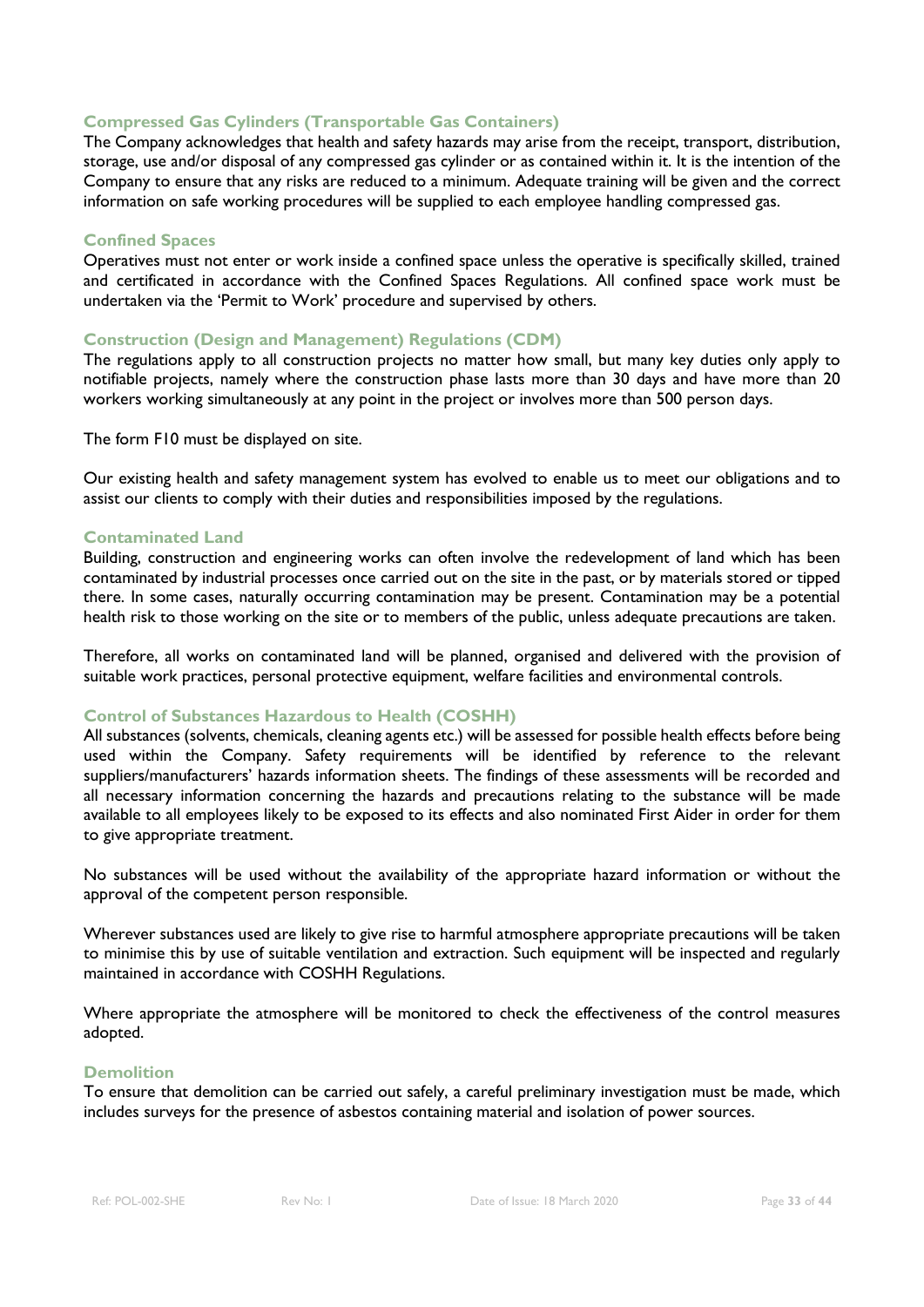Competent persons trained and experienced in this type of work must be appointed to carry out and supervise the work.

Where cutting reinforced concrete, steelwork or ironwork forming part of the building or structure is involved, the advice and expertise of a structural engineer must be taken, if necessary, to prevent unplanned collapse.

#### **Disabled Persons**

The Company aims to provide full and fair opportunity for employment of disabled applicants and to ensure, through training and practical assistance where required, their continued employment and promotion. Employees who become disabled will be afforded every opportunity for maintaining their position or for retraining if required. It is recognised that those employees who require extra equipment, facility or assistance, both routinely and in an emergency will have such needs met.

#### **Discipline**

The Company has established and maintains an agreed disciplinary procedure in order to support the Health and Safety Policy and to ensure its effective implementation.

Where an employee is found to be in breach of Company Health, Safety and Welfare Policy, rules or regulations, appropriate action will be taken in accordance with the discipline any procedure.

#### **Display Screen Equipment**

The Company acknowledges that the expanding use of technology will lead to the introduction of more Visual Display Equipment and, therefore, has established procedures to conduct assessments on the risks to health on existing workstations and new facilities prior to their introduction to the Company.

Assessments will include analysis of ergonomics, seating arrangements, lighting and work area as well as general environmental conditions. The users of the equipment will be informed of the findings of the assessment and provided with any training and instruction as required. Employees who are users of display screen equipment will be entitled to a free eye test from a Company nominated optician by obtaining a voucher from the Health and Safety Department. A 'user' is defined as an employee who habitually uses this equipment as a normal part of their work.

#### **Driving Company Vehicles or on Company Business**

As a driver of a Company vehicle you represent the Company on the road. You must observe the Highway Code. You must always drive defensively and courteously. Dangerous or aggressive driving is unacceptable behaviour and may be considered as misconduct.

Whilst driving on Company business you must exercise a duty of care to other road users. All drivers must recognise the need for journey planning, regular breaks during long journeys and the care and maintenance of the vehicle being used. The use of mobile phones via hands-free kits is actively discouraged unless it is safe to do so. The Company does not expect or encourage anyone to make or receive a call when driving.

You are required at all times to wear the seat belt provided when travelling in a company vehicle.

Please refer to Vehicle Safety for more information.

#### **Electrical Systems and Work Equipment**

The primary objective of the regulations is the avoidance of danger by prohibiting live working, unless it can be technically justified.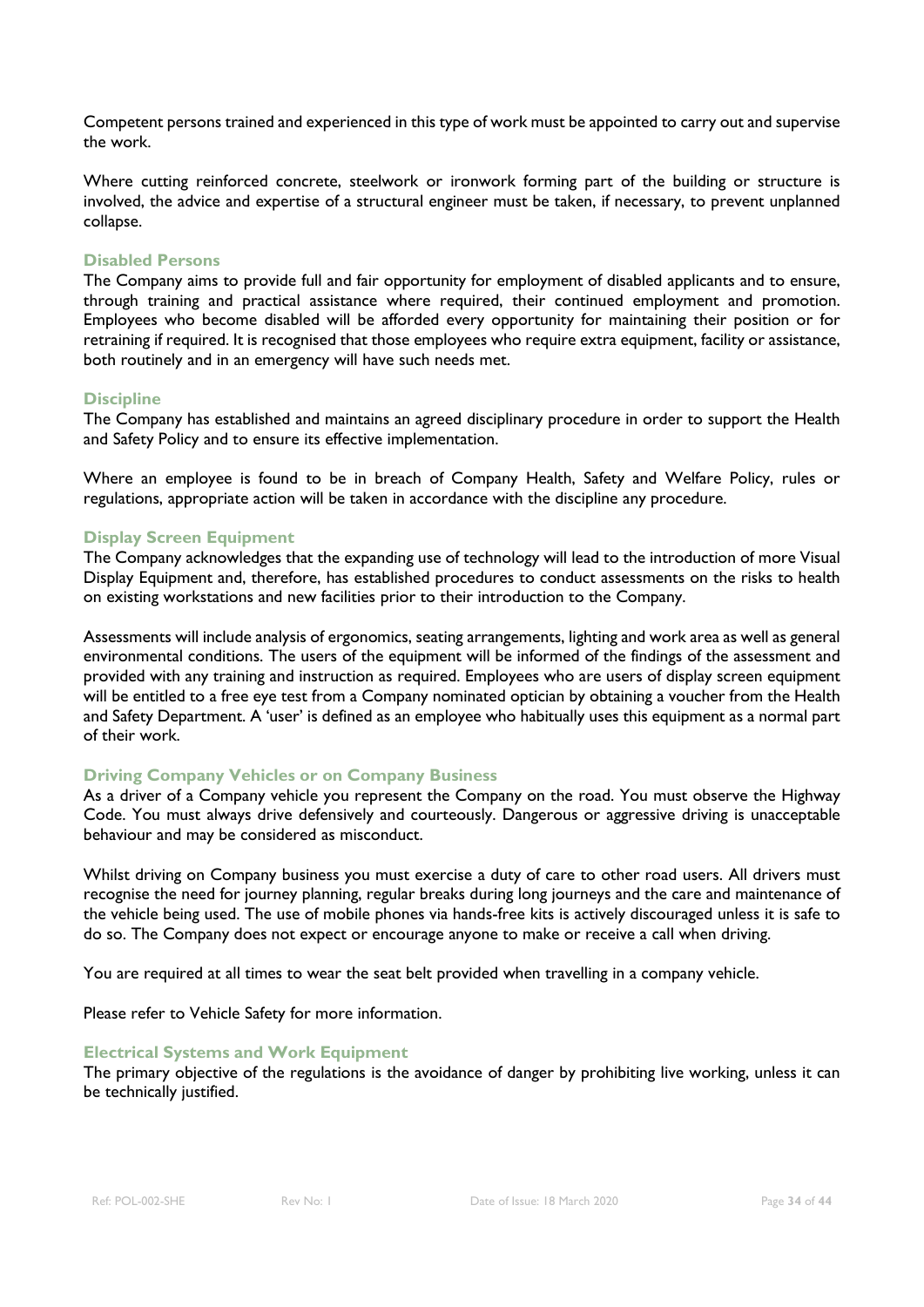Electrical systems must be installed, inspected and tested by competent personnel in compliance with the Electricity at Work Regulations and the current edition of the I.E.E. Wiring Regulations. Only trained and competent persons will be authorised to work on electrical equipment and distribution systems.

Electrical Contractors are to be members of an appropriate professional association, i.e. National Inspection Council for Electrical Installation Contracting (NICEIC), Electrical Contractors Association (ECA), The Institute of Electrical Engineers (IEE).

Portable electrical equipment (i.e., drills, circular saws, jig saws etc.) must be of 110v supply, tested and inspected in accordance with the Provision and Use of Work Equipment Regulations.

Contractors must provide their operatives with all necessary information and training to operate electrical work equipment in a safe manner.

Appropriate rules and safe systems of work will be developed subject to the degree of risk involved. Equipment will be monitored to ensure safe use. Management will ensure that only trained and competent persons test, repair and maintain equipment.

Records of distribution, servicing and repair of Company owned equipment is held by the Plant Hire Department, which also maintains equipment.

Fixed installations will be examined every five years and portable equipment will be examined on a regular basis (the frequency will depend on use and risk). All portable equipment will be checked at least annually.

Electrical contractors will be checked for competence and written certification evidence will be obtained prior to commencement on site.

#### **Emergencies and Drills**

The Company has established and maintains procedures that are to be followed in the event of serious and imminent danger to employees or others as a result of work activities. In order to ensure the effective operation of these procedures, the Company has appointed sufficient competent persons who have been trained in their implementation in so far as they relate to supervising the evacuation from the premises.

Warning systems and evacuation procedures will be thoroughly tested on a regular basis to ensure they are sufficient and properly maintained.

Management will, as part of new employee's induction training, provide information as to site/office emergency procedures.

The Company will also ensure that only adequately trained employees or authorised visitors will be allowed access to areas which are deemed to have potential to create serious or imminent danger.

In order to fulfil its legal obligations, the Company will prepare a plan tailored to meet the requirements of the site/office and its surroundings and will include the positions of fire appliances.

All employees will familiarise themselves with their working environment and nearest emergency exit routes. The plan will be reviewed and updated as required.

#### **Environmental Awareness**

It is the intention of the Company to manage carefully all activities to reduce any potential environmental effects to a minimum. All employees are encouraged to demonstrate a continuing commitment to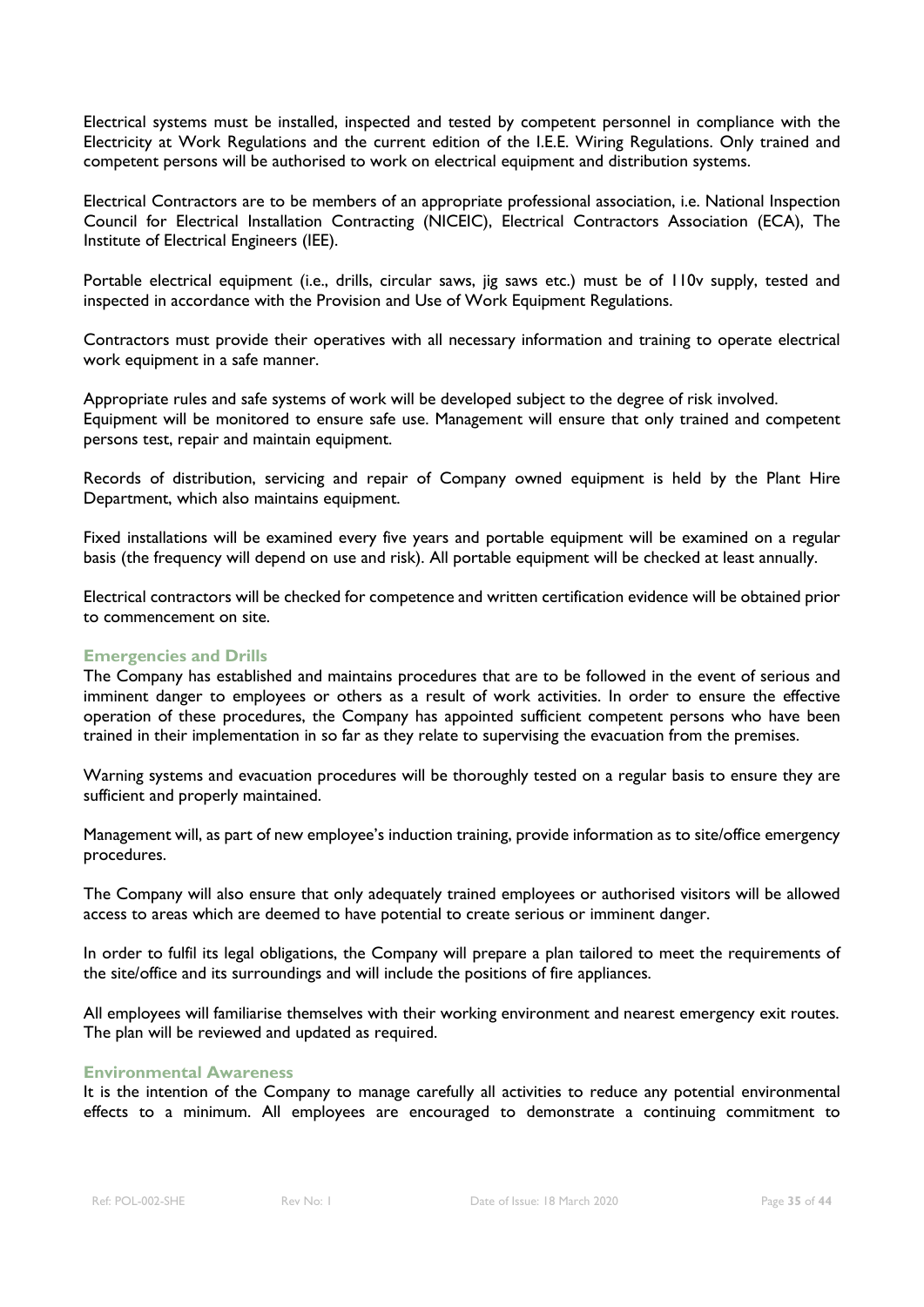environmental performance as well as compliance with all statutory requirements for environmental protection.

#### **Excavations**

Precautions will be taken to avoid contact with underground services and will ensure excavations do not collapse by use of support shoring and by use of barriers to prevent persons falling into excavations. Some excavations may constitute being a confined space and require additional controls.

All projects will operate a 'Permit to Work' system, following inspection of existing service drawings a CAT and Genny will be used at all times prior to excavation.

#### **Eye Protection**

Suitable eye protection will be worn for relevant activities, for example those using powered handtools, breaking out works, grinding and burning activities.

#### **Fire Precautions**

The Company has a procedure which identifies the steps to take in ensuring that the Fire Safety Regulations, both in offices and on site are complied with. The Company operates procedures for the carrying out of a fire risk assessment to prevent the risk to any person during the works from fire or explosion.

#### **First Aid**

Adequate provisions and arrangements will be made in accordance with the Health and Safety (First Aid) Regulations. With regard to the number of employees at a location/site the nature of the work and arrangements (if any) provided by the client/principal contractor, the Company will provide as appropriate, first aid boxes, appointed persons, first aiders and other first aid facilities.

#### **Forklift Trucks / Telehandler**

Forklift trucks are potentially dangerous machines and great care should be exercised wherever they are used. The machine should be in good condition and should be properly maintained during its use on site. It should be operated by a competent person over the age of 18 years, who holds a certificate of training achievement.

Forklift Trucks are to be operated sensibly, consistent with the type of load and conditions prevailing.

#### **Gas**

All relevant work involving gas installations must be carried by trained and competent persons only, i.e. Gas Safe Registered Engineers, and completed in accordance with design specifications and manufacturer's instructions.

Gas Safety Tests and Inspections must be carried out in accordance with our Company Gas Safety Procedures.

#### **Head Protection**

All construction sites are designated hard hat unless otherwise stated by the Site Manager. The Company provide safety helmets, and these must be correctly used and worn by employees, as specified by the specific site rules or site management.

#### **Health and Safety Procedures Manual**

The Company maintains a Health and Safety Compliance Manual which is provided to each workplace. The Manual will be developed in an ordered manner to incorporate advice on relevant subjects. In case of doubt as to the proper procedure or legal requirements for particular situations, the Health and Team should be consulted. The detailed arrangements in the Health and Safety Procedures Manual will be reviewed, revised and extended as necessary.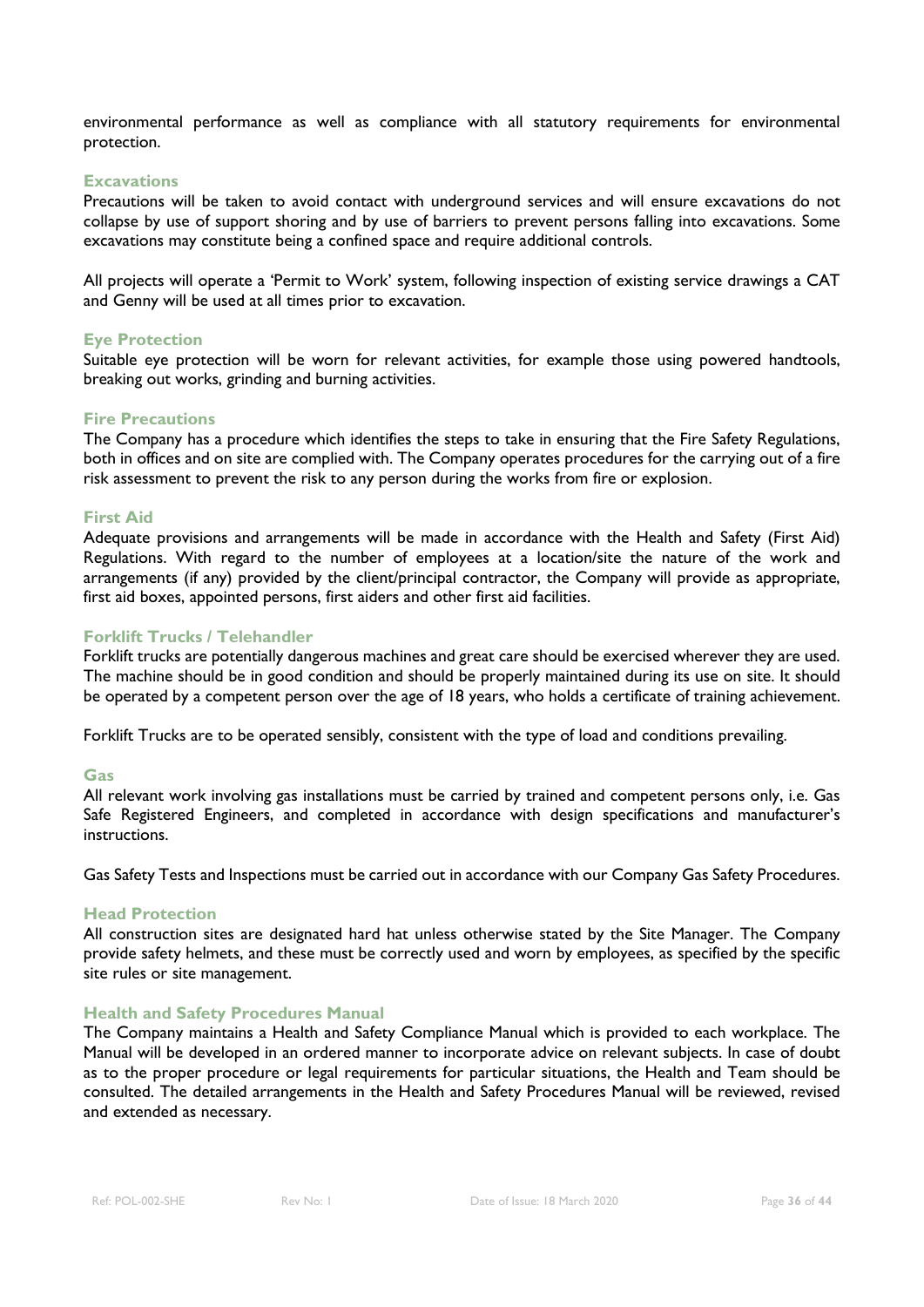#### **Health Surveillance**

Employees will undertake Occupational Health Surveillance as required by any risk assessment or regulations.

#### **Hearing Protection**

Under the Noise at Work Regulations, the Company is required to carry out assessments to determine work activities where employees must be provided with suitable and adequate hearing protection and also when it must be worn.

Protection is only to be provided as a last resort, wherever possible the noise is to be suppressed.

As stipulated within the regulations, the provision and use will be in accordance with the prescribed action levels of 80dB(A) and 85dB(A).

For noise levels of 80dB(A) and above, suitable hearing protection (ear defenders), usually in the form of ear plugs or earmuffs, will be available to employees. At levels of 85dB(A) and above employees must wear suitable and sufficient hearing protection.

#### **Hi-Visibility Clothing**

Hi-Visibility clothing must be worn when on site and be kept clean and in good repair to aid visibility.

#### **Hot Work Activities**

Consideration will be given to fire prevention and control at all times and no hot work activities will be carried out unless authorised by the Site Manager using a 'Permit to Work' system.

Equipment, such as suitable fire extinguishers and heat mats, must be available or used within the actual work area during all hot work activities.

On completion of work an inspection must be carried out no less than 1hour after any hot work for signs of heat, smouldering material etc. Hot work must not commence or be undertaken if this requirement cannot be met.

#### **Housekeeping**

The Company expects work carried out by its workforce to be in a clean and orderly manner. Materials should not be stacked or stored where they either impede access/egress or the safe working of other operatives.

All waste materials arising from the execution of the works must be cleared by Contractors, in accordance with the project waste management requirements on a regular basis.

#### **Induction and Training**

The Company considers inductions and training to be important elements in the management of health, safety and welfare.

New employees or employees new to a site or workplace receive will receive an Induction. The purpose of the Induction is to introduce employees to their new workplace. During the Induction employees will be given important information regarding health, safety, welfare. As part of the Induction the employee should be given a tour of the site / workplace and their attention drawn to emergency procedures, hazardous areas or specific site rules etc.

Formal health, safety and welfare training requirements will be identified by the Management Team in consultation with the Health, Safety and Welfare Team to meet the needs of the employee, the business and current relevant legislation.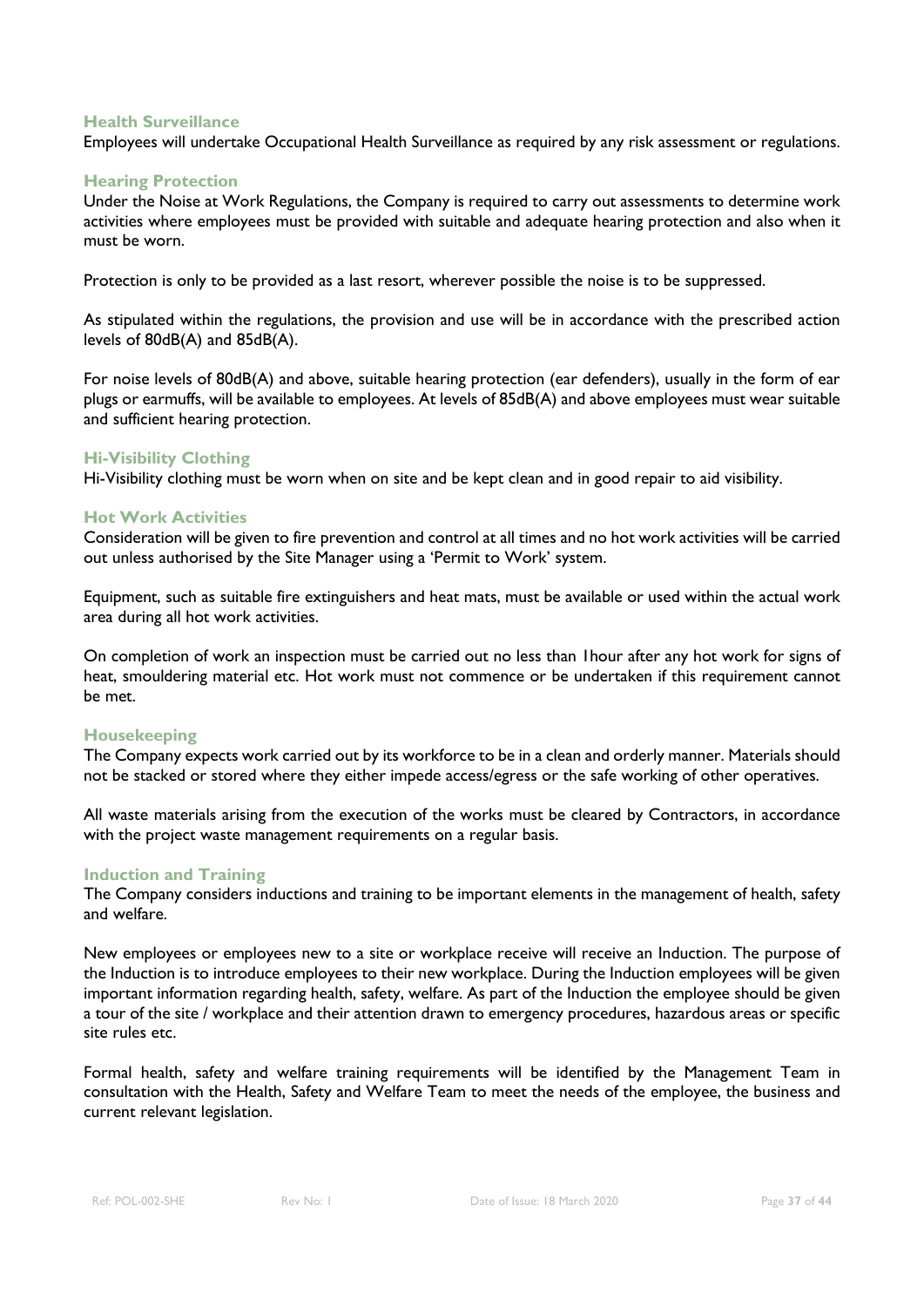#### **Inspections and Monitoring**

Managers and supervisors will ensure that regular inspections are carried out to ensure that work operations are being carried out in accordance with the location risk assessments / method statements and Company Health, Safety and Welfare Policy. These inspections will take into consideration the work operations taking place and the location conditions prevailing at the time. Site inspections and audits will be carried out in accordance with our Health and Safety Compliance Manual which contains a suite of inspection forms covering work at height, excavations, plant and equipment, welfare, workplaces etc.

Our Health and Safety Department and Directors will check compliance during a programme of announced and unannounced workplace visits as and inspections.

#### **Ionising Radiation**

The Company recognises that work involving the use of ionising radiation may have a detrimental effect on the health, safety and welfare of persons exposed to them. It is the intention of the Company to minimise any risks arising from such work. The benefits from the use of ionising radiation must be considered alongside the detrimental effects it may have on persons exposed to them. If the risk in using ionising radiation is justified, then the risk should be minimised by limiting exposure of persons, monitoring personal exposure to ionising radiation to ensure no person exceeds their limit of exposure, and having proper contingency arrangements to mitigate any loss of control of ionising radiation.

#### **Landfill (Gas and Waste)**

Landfill sites present specific risks and hazards, which include landfill gas and waste. Works on landfill sites must be planned, organised and carried out under the supervision of a relevant COTC (Certificate of Technical Competence) holder.

**Landfill Gas:** landfill gas can be flammable and explosive. Landfill gas installations must be installed and maintained to meet DSEAR (Dangerous Substances and Explosive Atmospheres Regulations). A Permit to Work is required for certain works. For example, those involving sub-contractors and/or hot works. Smoking is strictly prohibited on landfill sites.

**Landfill Waste:** landfill waste can present risks and hazards from the actual waste mass, which can for example include contamination and sharps. A high standard of personal hygiene and cleanliness of welfare facilities is required on landfill sites. Suitable personal protective equipment must be provided and worn at all relevant times.

#### **Lasers**

The majority of laser systems are potentially hazardous. These hazards relate to the class of laser used and the way the laser is used within the system, the location of the laser, the skill and experience of those who use the system and possible access by others who do not. It is the intention to ensure that the hazards arising from the use of lasers are reduced to a minimum and that any possible risk to health is avoided.

#### **Lead**

Where possible, the Company will minimise the exposure to lead by use of proper control methods and work practices supported by training of employees. Respiratory protective equipment will only be used to control exposure where other means cannot provide adequate control.

The effectiveness of the control measures used require the work area to be kept clean; smoking, eating and drinking not being permitted within the same location.

#### **Legal Register**

The Group ensures legal compliance by monitoring the UK Government Law Database website and reviewing the aspects and impacts of current legislation on our business.<http://www.statutelaw.gov.uk/Home.aspx>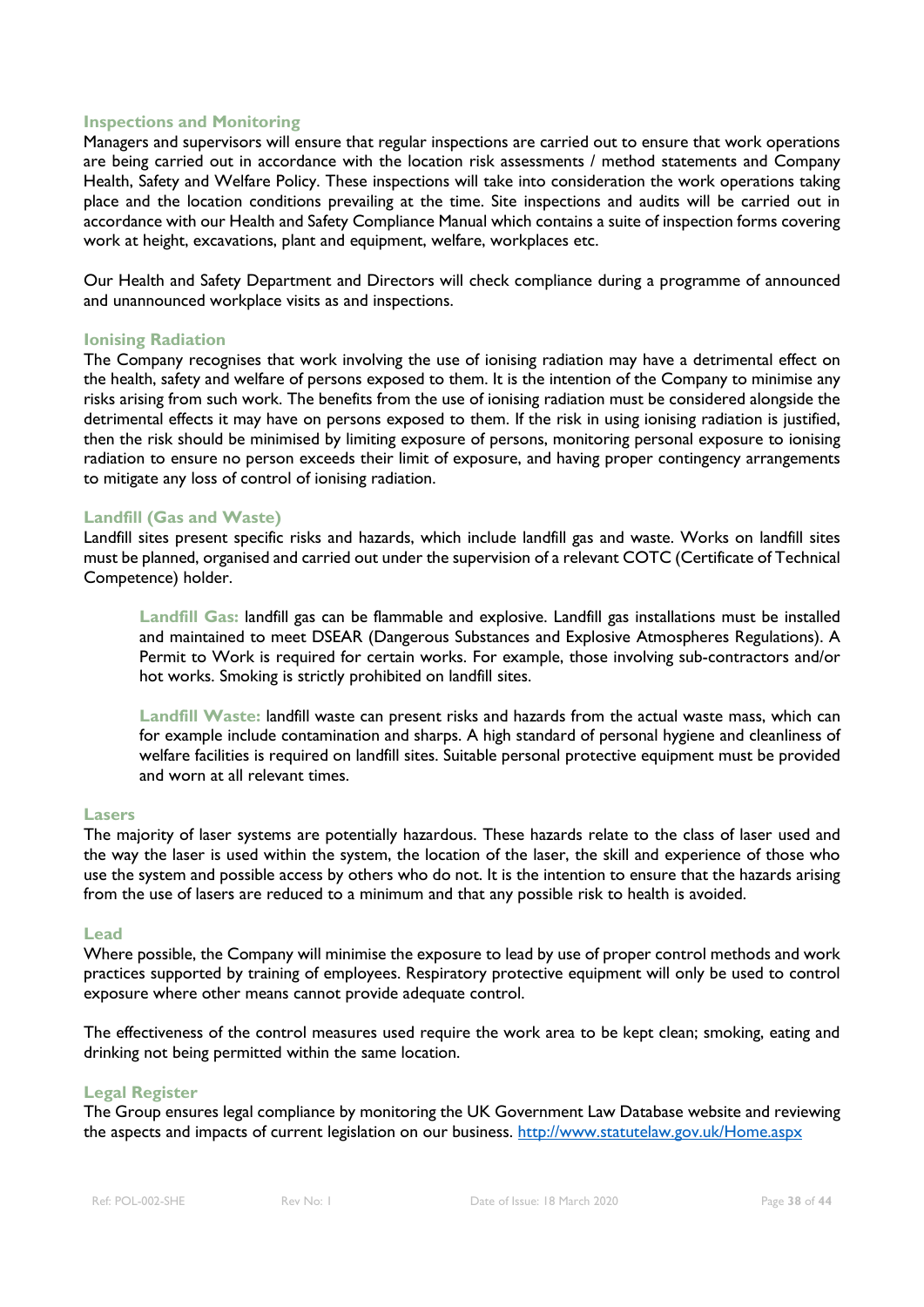#### **Legionellosis**

All reasonable steps will be taken to identify potential Legionellosis hazards in the workplace and prevent or minimise the risk of exposure to such hazards.

Where employees are concerned about the risk of an outbreak of Legionellosis, they should report their concerns to a responsible person so that the Company can take the appropriate measures to eliminate or reduce risks.

#### **Leptospirosis / Weil's Disease**

Leptospirosis (Weil's disease) is clearly a risk associated with working near/on drainage and sewers and is transmitted to people from contact with urine from infected rats and cattle. All operatives and visitors shall receive an induction which must identify the risks of Weil's disease. Suitable protective equipment should be provided and worn by site operatives where there is a risk of Leptospirosis. Compliant welfare facilities must be provided with responsible personal hygiene practices followed at all times.

#### **Lifting Equipment**

All lifting procedures and equipment will conform to the Lifting Operations and Lifting Equipment Regulations (LOLER).

All lifting equipment owned by the Company, i.e., chains, slings, hooks, shackles etc., will be tested before first being put into use with certificates kept on file. The user, before use, should visually inspect tackle on site. The equipment will be examined at intervals specified by the regulations with the results of the examination recorded in the prescribed manner. A lifting plan will be provided when required.

#### **Lighting**

All work areas will be illuminated as necessary, sufficient to permit safe execution of the work.

#### **Lone Working**

The Company will ensure, as far a reasonably practicable, that employees who are required to work alone or unsupervised for significant periods of time are protected from risks to their health, safety and welfare.

Solitary working exposes employees to certain hazards and our intention is to remove the risks from these hazards or where complete elimination is not possible, to reduce them to an acceptable level.

Particular consideration will be given to the remoteness or isolation of workplaces and communication.

#### **Manual Handling**

The Manual Handling Operations Regulations outline how to deal with risks to the safety of employees who have to carry out manual handling in the course of their work activities.

Manual Handling Operations must be assessed to reduce any risk that may be inherent to the operation, avoid the need to carry out manual handling as far as possible and where a risk is identified, implement measures to reduce that risk.

#### **Method Statements**

Safety work method statements will be developed for all activities which represent significant risk to health and safety. Induction of these statements shall be recorded on each statement by those carrying out the works.

#### **Migrant Workers**

The Company is committed to ensuring the health, safety and welfare of its migrant workers as far as is reasonably practicable and recognises that migrant workers might be particularly vulnerable to risks to their health, safety and welfare.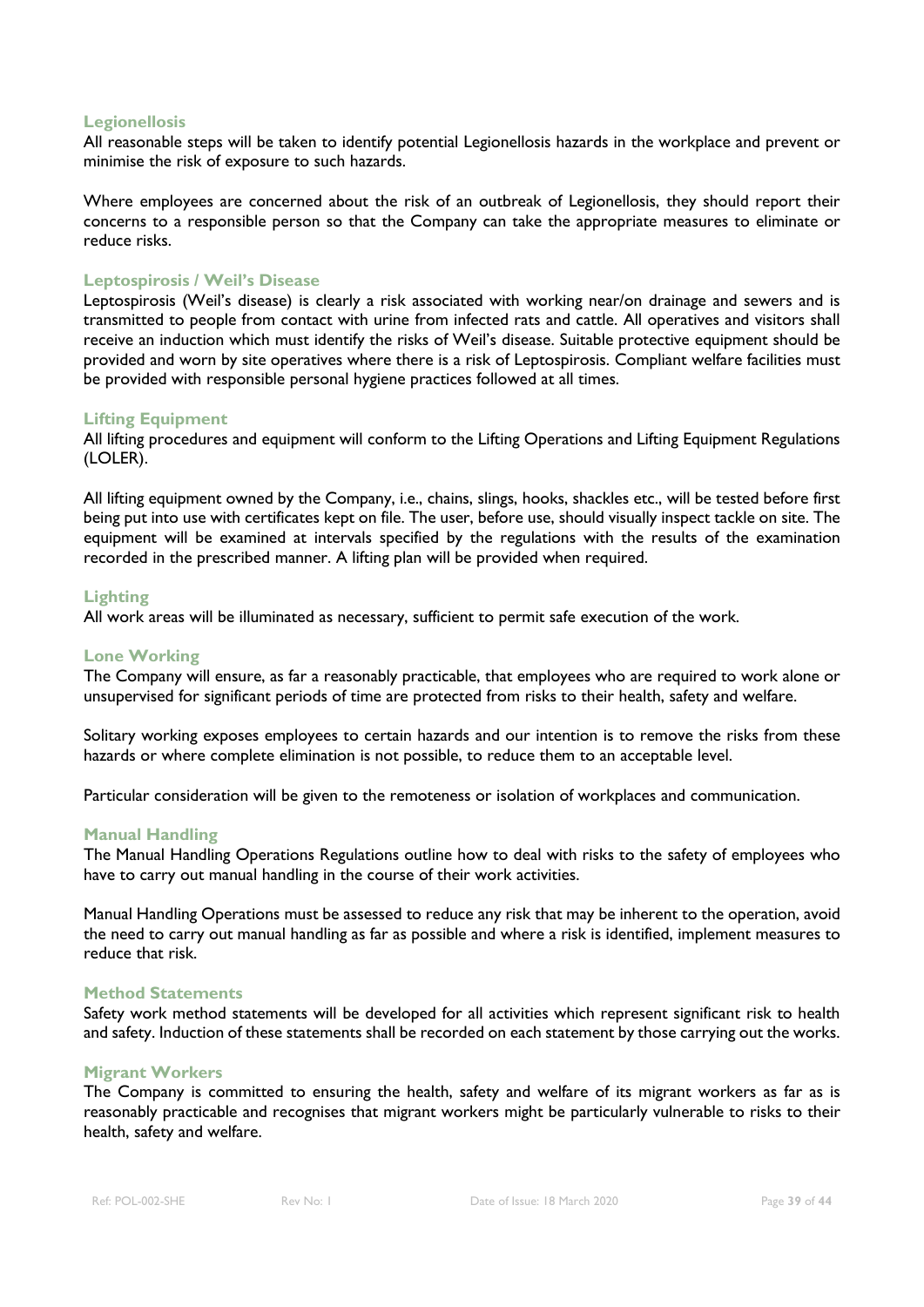While generic precautions taken to protect the health, safety and welfare of the workforce as a whole will, in many cases, also protect migrant workers, it will also be necessary to implement specific advice, guidance and control measures to ensure the protection of migrant workers. The Company also acknowledges relevant legislative provisions and confirms the organisation's commitment to compliance with these provisions.

#### **Mobile Telephones**

Hand-held mobile phones are not to be used when driving a Company vehicle. Hands-free equipment should only be used when it is safe to do so. Mobile phones can be used on site when there is no risk to others and as directed by site management.

#### **Mobile Towers**

Towers shall be kept in good order. A competent person will erect and inspect the tower regularly to see that the structure has not been altered in any way. Should parts become damaged they should be replaced before the tower is used again.

#### **Near Miss Reporting**

A Near Miss is where an accident or incident could have occurred but didn't due to one or more factors. The Company require all Near Misses to be reported, recorded and to be reviewed by the Health and Safety Department.

#### **New and Expectant Mothers**

Female employees are advised to notify their Manager of their pregnancy to ensure their tasks will not cause any detrimental health effect to themselves and their unborn child. All such information will be in the strictest confidence and as a result, changes of work or routine may have to be introduced to reduce any risk identified.

#### **Noise**

The Company will take all reasonable steps necessary to ensure that the risk of hearing damage to employees who work with noisy equipment or in a noisy environment is reduced to a minimum. The Company also recognises that noise levels below those which cause hearing damage, in offices for example, can still cause problems such as disturbance, interference with communication and stress and will take all reasonable steps to reduce noise levels as far as possible. In addition, suitable hearing protection will be provided by the employer following assessment and as a last resort of controlling the noise exposure.

#### **Permit to Work**

The Company operates a Permit to Work system for non routine work. Typical examples, may include:

- Asbestos
- Confined Spaces
- Crushers, Screeners and Shredders:
- Deep Excavations
- Demolition
- High Voltage Electricity
- Gas
- Hot Works
- **Buried Services**
- Overhead Electric Cables

Permits to work are designed to check that all eventualities have been considered when planning and organising such work activities are an important means of minimising and managing the risks involved.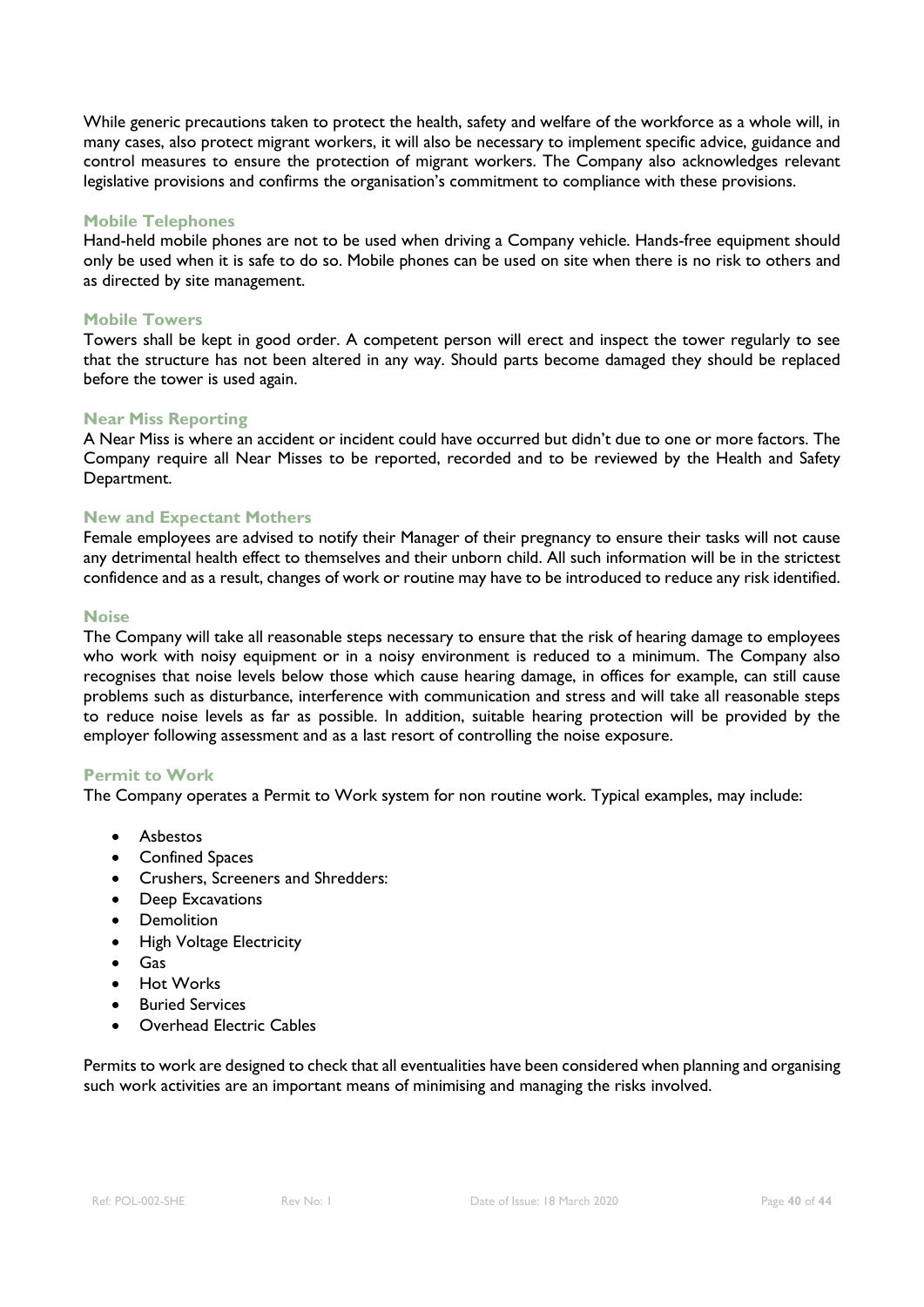#### **Personal Hygiene**

Personal hygiene is of paramount importance in all industries. Many medical complaints can be reduced if the standards for personal hygiene are in place and when operatives are encouraged to use and treat with respect the provisions available in their place of work. Welfare arrangements will be provided at each site.

#### **Personal Protective Equipment (PPE)**

As required by the Personal Protective Equipment at Work Regulations and in accordance with Company policy requirements and procedures, suitable personal protective equipment (PPE) will be supplied together with training, instruction and supervision in the use of the equipment.

#### **Plant Operation**

Plant may only be used by competent and trained personnel. Where equipment is required to be used internally, alternative means must be sought, and where not possible mechanical means of extracting fumes must be in place.

#### **Plant Maintenance**

All necessary plant and equipment will be provided and maintained in good working order by the Company and will be suitable for the purpose for which it is supplied. Where any work equipment may give rise to a specific risk, then the Company will provide all necessary training and instruction on its safe operation and any precautions to be taken. Should the risk be significant, the Company will restrict its operation, including any maintenance or servicing, to specifically nominated persons. Such equipment will meet all relevant British and European Standards. Electrical and mechanical safety standards of the equipment provided will be checked periodically and any necessary maintenance or repairs to damaged or worn equipment must be notified to management as soon as it is discovered.

#### **Quarries**

Quarries by their nature present specific risks and hazards, which can include quarry faces, stockpiles, pooling water. Works in quarries must be planned, organised and carried out under the supervision of a relevant COTC (Certificate of Technical Competence) holder.

#### **Risk Assessments**

The Company has developed and maintains a system of risk assessment that is performed on all relevant processes and activities in order to identify all associated hazards to anyone who may be affected and determine actions and responsibilities to eliminate or control the risks.

#### **Roof Work**

All working areas will be provided with edge protection. The only exception to this may be on flat roofs when work is at a safe distance from the roof edge with suitable barriers to warn and prevent people going too close to the edge, or for work on a sloping roof which is of short duration.

Fall arrest equipment will be worn as necessary, and safe access and egress is to be provided at all times.

#### **Scaffolding (Tube and Clip / Modular)**

Scaffolding shall only be erected and dismantled by competent persons with the appropriate and recognised certification, i.e., The Construction Industry Scaffolders Record Scheme (CISRS).

A scaffold design or TG20:13 compliance sheet along with a handover certificate must be on site prior to accepting handover.

#### **Selection and Monitoring of Subcontractors**

Any subcontractor used by the Company must have been vetted and authorised on the Company prior to use.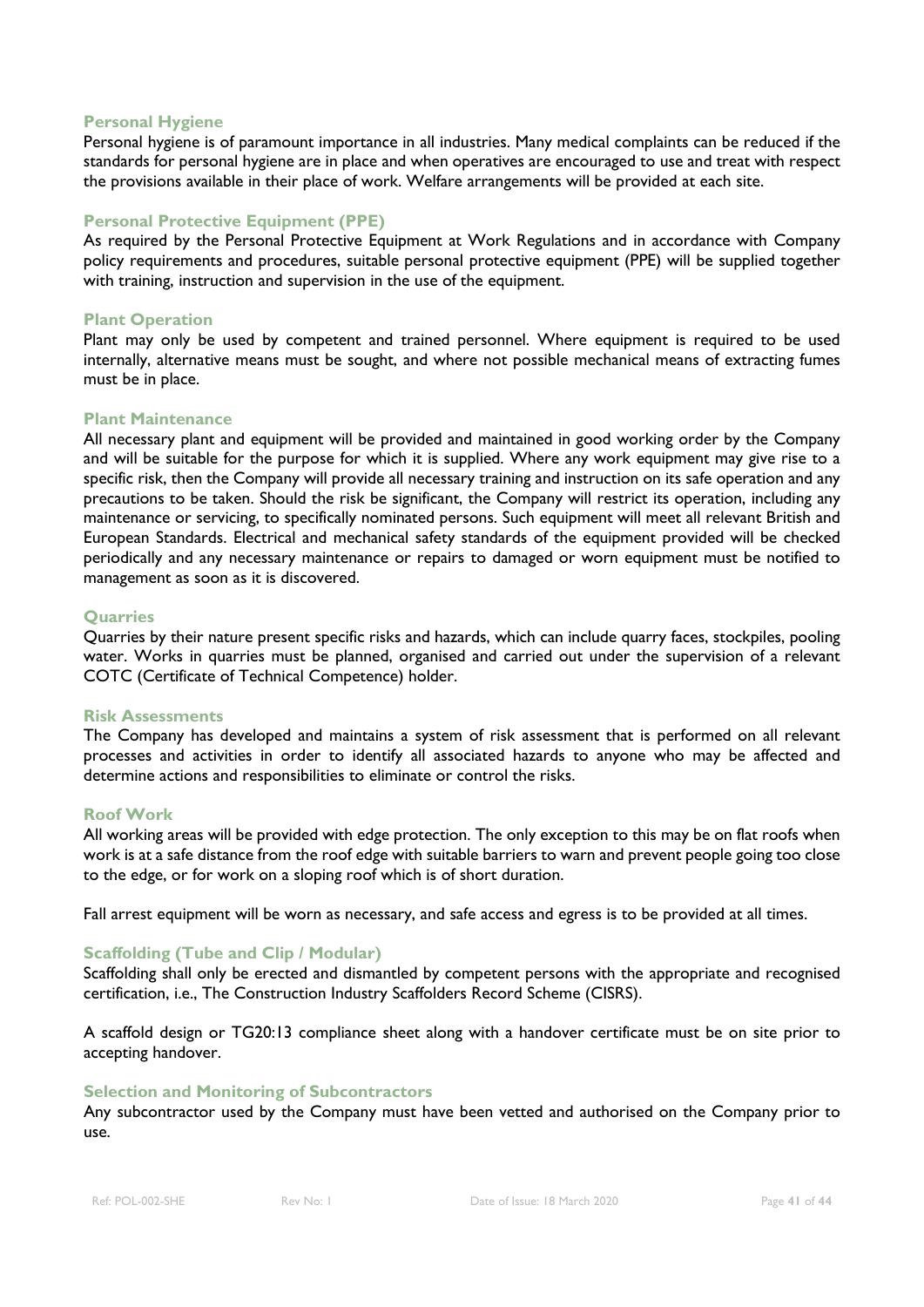#### **Smoking**

The Company operates a no-smoking policy. Smoking is not allowed within any part of the offices and only allowed in designated external areas on site.

#### **Stress**

The Company realises that stress can lead to mental and physical ill health and aims to ensure that employees are not made ill by the work undertaken. The Company provides a confidential 24/7 Employee Assistance Programme.

#### **Sun Protection**

Skin cancer is the most common form of cancer and is an occupational hazard for people who work outdoors. The Company provides sun block to reduce the effects of harmful UV Radiation. T-Shirts should be worn as a minimum.

#### **Temperature**

The Company acknowledges that problems can arise within both natural and artificially created environments. It is our policy to ensure that employees are provided with a comfortable working environment suited to the type of work being undertaken. Where air conditioning systems are installed, these will be maintained regularly, and employees will be advised on how best to use them in order to ensure effectiveness. We will endeavour to keep areas that do not have air conditioning systems and are subject to temperature variations throughout the day within a comfortable range.

#### **Temporary and Casual Staff**

The Company will take the necessary measures to ensure the health, safety and welfare of any temporary and casual staff in our employment.

#### **Temporary Works**

Temporary works may consist of trench support, falsework or structural support of existing buildings. The size of temporary works may vary from major structural support to simple propping in existing buildings. Each item of temporary works shall be assessed and classified by the Project Team in accordance with the Company Temporary Works Procedures.

#### **Underground/Overhead Services (including Accidental Contact / Strikes)**

When the Company is engaged in activities which may be in close proximity of known or unknown underground or overhead services. The Company will take all appropriate steps to minimise the risk of injury to personnel or damage to such services whilst work activities are ongoing.

Safe working practices will include the preparation of detailed risk assessment and method statements prior to any work activities commencing, in addition to the use of service layouts, radar surveys and cable detection tools as required.

Any cable/pipe which is struck is to be reported to the Health and Safety Department so that lessons can be learnt to prevent re-occurrence.

#### **Use of Ladders**

All reasonable actions will be taken by the Company to ensure the safety of employees who work with ladders. Any activity using ladders will be risk assessed to determine the most suitable ladders. Control measures will be introduced to reduce the risks to minimum and information and training will be provided to employees. Defective ladders are not to be used and any defect is to be reported to the person in control of the site. Ladders should only be used where work is of short duration and where reasonably practicable.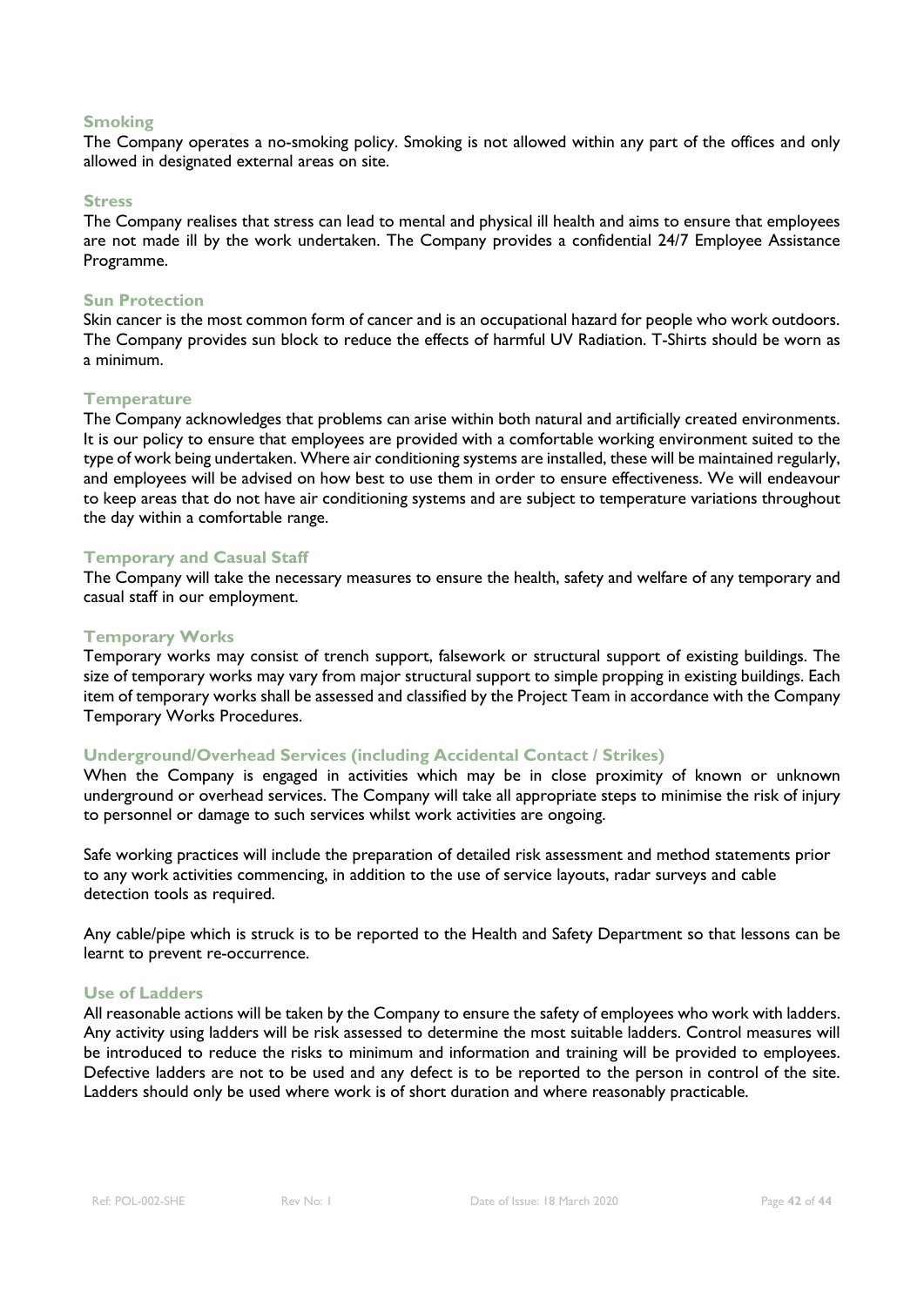#### **Vehicle Reversing**

The risk of collision is greatly increased when reversing a vehicle. Extra care should be taken whilst carrying out these manoeuvres and in case of poor visibility or risk to pedestrians you should obtain assistance from a Banksperson.

#### **Vehicle Safety**

Your Manager will assess work related driving with particular attention being given to the overall length of a working day, driving time, realistic scheduling, breaks, cubic and weight capacity of a vehicle and seating requirements.

The seating capacity of the vehicle must not be exceeded, and seatbelts must be worn at all times. All materials and equipment should be loaded behind the vehicle's bulkhead and secured in such a way as not to endanger passenger safety in the event of hard braking or in an accident. It is the driver's legal obligation to ensure their vehicle is loaded correctly, securely and within the permissible design weights. If a driver feels unsure about any of these aspects, they should discuss it immediately with their Manager.

Please refer to Driving Company Vehicles or on Company Business.

#### **Vibration**

Precautions will be taken on the selection of power tools, in particular those designed to reduce or create less vibration. Vibration monitoring will be carried out on high risk activities.

#### **Violence**

Acts of violence can cause pain, distress and even disability or death. Physical attacks are obviously dangerous, but serious or persistent verbal abuse or threats can also damage employee's health through anxiety or stress. The Company considers violence towards employees and the risk of violence to be a serious matter and recognises and accepts that it has both a moral and legal responsibility to prevent or reduce the risk of violence at work. Serious incidents of violence by employees involving assault on another person being dealt with in accordance with the Company's Disciplinary Procedure.

#### **Visitors and Guests**

All visitors and guests will be given a site-specific induction and be required to sign a visitor's register. Visitors and guests must be escorted at all times whilst on the Company's premises, unless in an office environment.

#### **Waste Management and Pollution Control**

The Site Manager will ensure that all waste is disposed of in line with all current legislation.

The Company fulfils its duties under the legislation by:

- preventing anyone from dealing with waste illegally
- preventing the escape of waste
- ensuring waste is only transferred by an authorised person
- ensuring an accurate description of waste is provided when the waste is transferred, and a transfer note is completed

Suitable skips and disposal equipment will be used to contain waste materials and the waste will be disposed of regularly. In adverse weather conditions arrangements will be put in place to prevent waste from blowing around site or contaminating surroundings.

#### **Welding**

The Company will provide and use cylinder trolleys to ensure ease of transport and safe storage whilst cylinders are in use. Flashback arrestors will be fitted to all welding, cutting and heating equipment. Appropriate